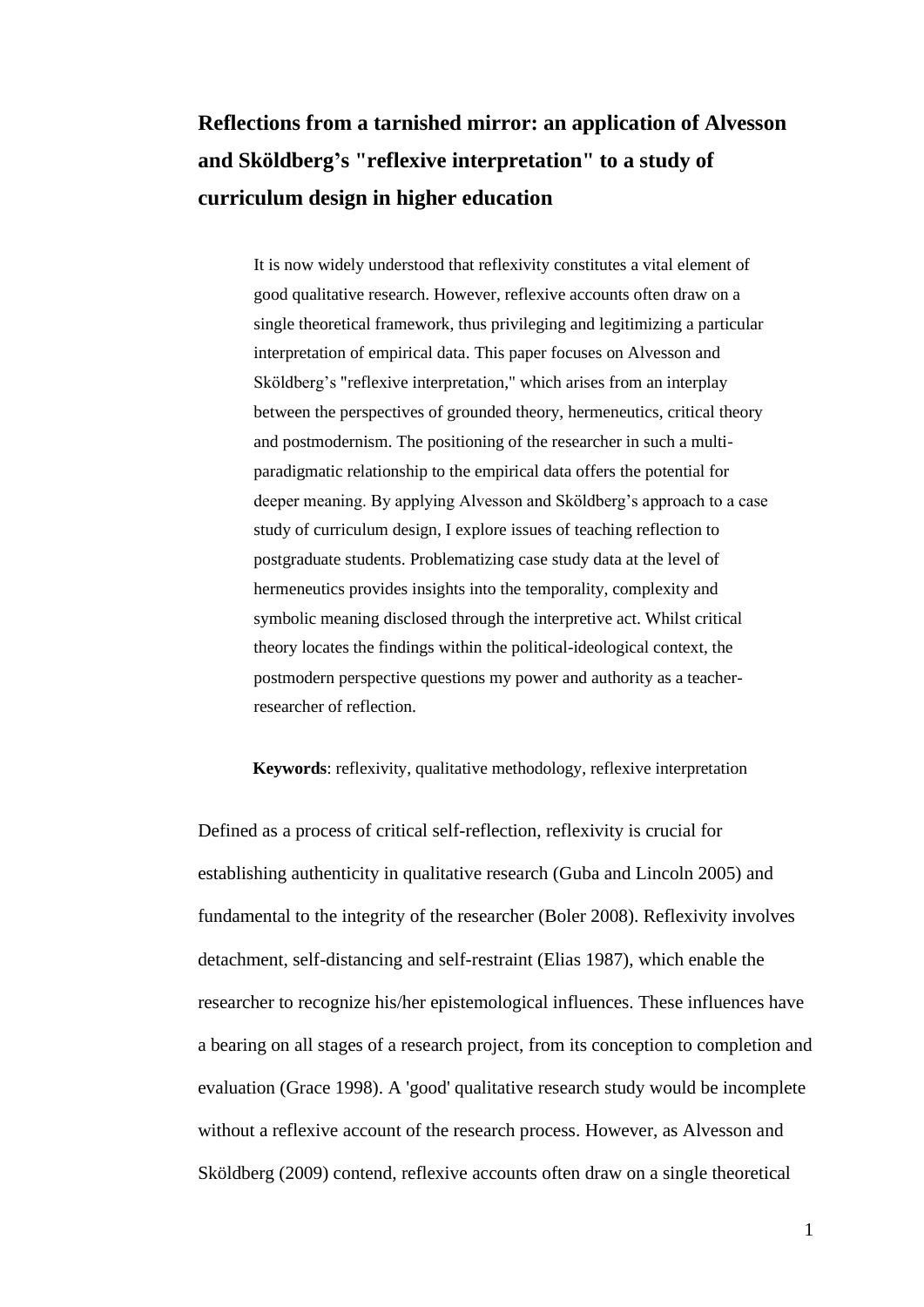framework, thus legitimizing and privileging a particular interpretation of empirical data. Premised on an understanding that research findings are constructions and results of interpretation, Alvesson and Sköldberg's (2009) reflexive methodology includes an analysis and evaluation of empirical data at four levels of interpretation. It involves: problematizing the empirical material, an engagement in the interpretive (hermeneutic) act, clarification of the politicalideological context and consideration of questions of representation and authority. "Reflexive interpretation" aims at enriching the practice of reflexivity through the interplay of these multiple theoretical approaches:

Reflexive interpretation is the opposite of empiricism and theoreticism (the use of a single, abstract framework offering a privileged understanding)… Reflexivity arises when the different elements of levels are played off against each other. It is in these relations and in the interfaces that reflexivity occurs. (Alvesson and Sköldberg 2009, 272)

This paper applies "reflexive interpretation" to a small scale study of postgraduate curriculum design. The research was designed as a case study evaluating teaching and learning of reflection in an MA Education module. Following Alvesson and Sköldberg's (2009) framework, empirical data were analyzed from the perspectives of grounded theory, hermeneutics, critical theory and postmodernism. Grounded theory, the first level of interpretation recommended by the authors, utilizes an analysis of empirical data as a basis for developing a theory or as a stimulus for further investigations. The hermeneutic approach focuses on interpretation and emphasizes that all research is an act of interpretation, as is human perception itself. Critical theory and postmodern perspectives take the interpretation of research into the level of meta-theory by problematizing the "legitimacy of dominant interpretive patterns" (2009, 276).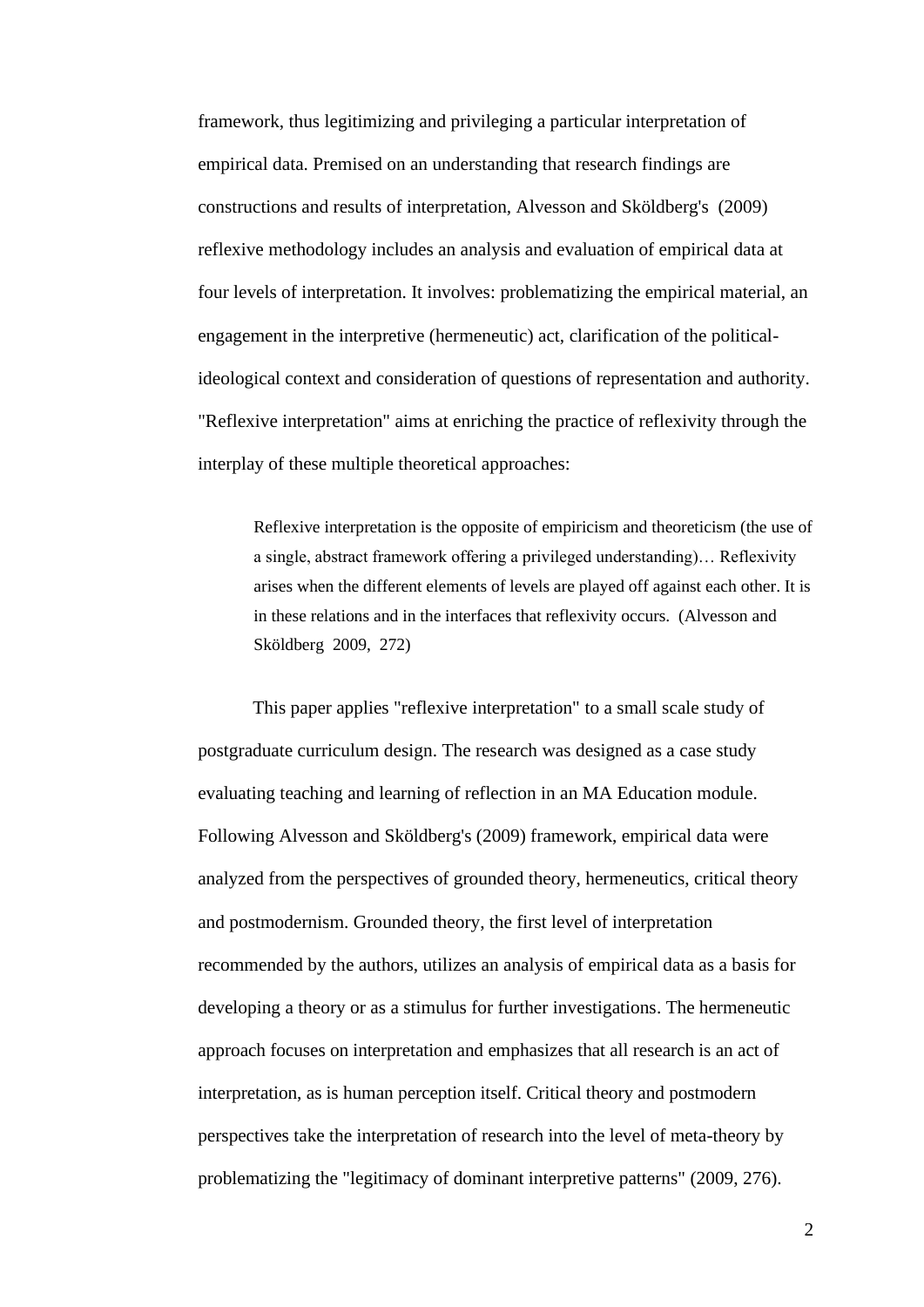The positioning of the researcher in the multi-paradigmatic relationship to the empirical data begs the question of in/commensurability of paradigms. Guba and Lincoln pronounce a "cautious *yes*" to the commensurability of constructivism and interpretivist/postmodern critical theory, whilst also emphasizing the contradictory and mutually exclusive axioms of positivist and interpretivist approaches (2005, 201). Although Alvesson and Sköldberg (2009) do not appear to explicitly express any paradigmatic preferences, their simultaneous movement 'within' and 'between' diverse theoretical perspectives has two implications. Firstly, it implies a degree of commensurability between the levels of interpretation recommended by the authors. In warning against researchers getting "stuck in a particular paradigm... captivated by their own language games," the authors thus advocate methodological pluralism (2009, 308). Secondly, such pluralism implies that social reality is constructed in diverse ways depending on the epistemological positioning of social actors. Social constructionism, postmodernism and critical theory challenge taken-for-granted ways of understanding the world and seek alternatives to realism and post/positivism (Burr 2003). They acknowledge that all ways of understanding are rooted in history, culture and social institutions. Consequently, the notion of "truth" is problematic, as is the idea of language being a neutral medium for representing reality. Burr's argument that "no human can step outside their humanity" to become an objective, expert knower of "truth" (2003, 152) is crucial for understanding reflexivity. Bound up by our humanity, we are inextricably involved in social life, immersed in the complex networks of agents, institutions and events.

Paradoxically, however, reflexivity requires both an acknowledgement of this involvement and, simultaneously, a degree of detachment, particularly in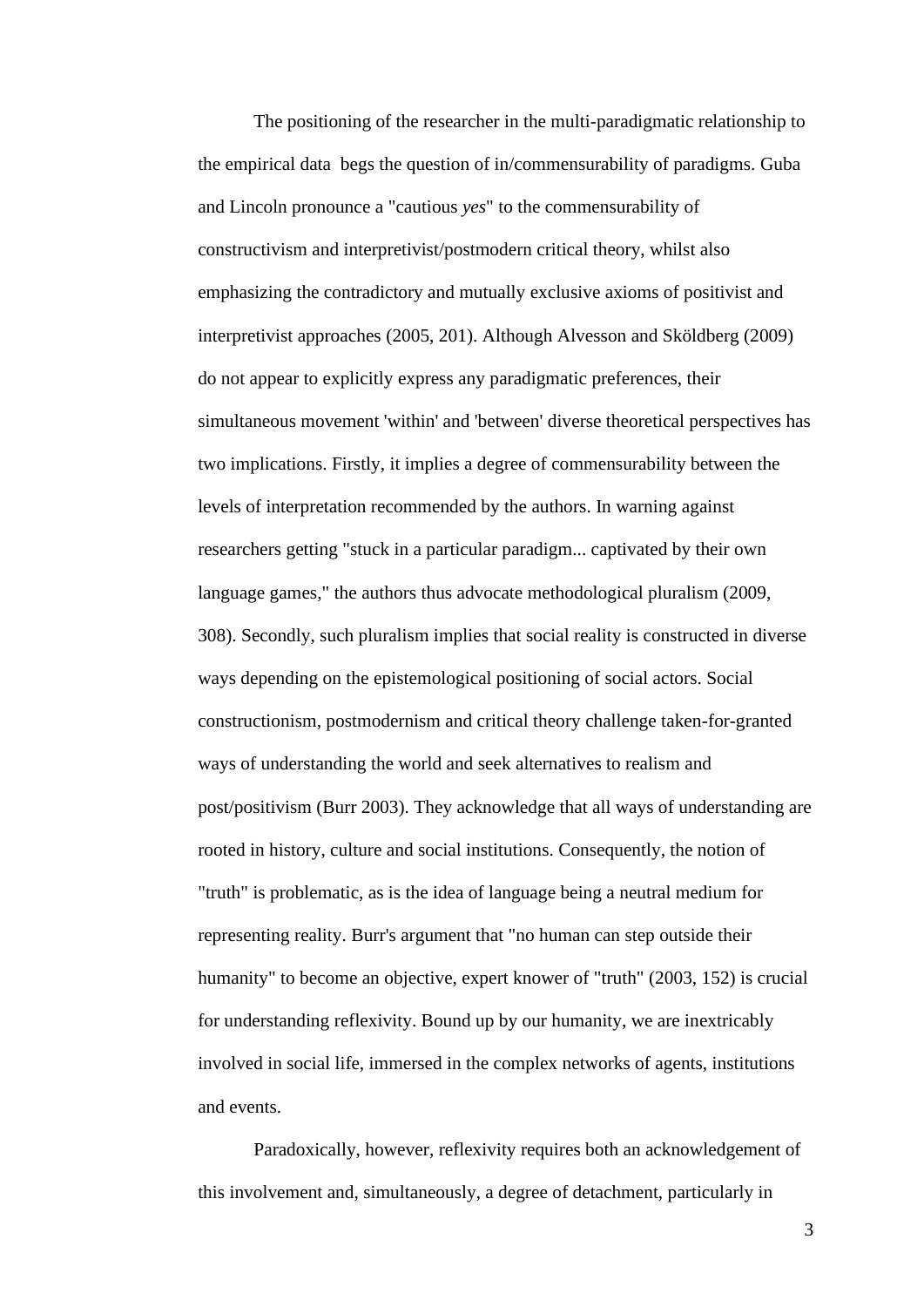relation to oneself. With its roots in Hegelian dialectical logic, which acknowledges "contradiction as 'necessity''' (Marcuse 2002, 146), the notion of paradox illuminates two contradictory processes inherent in reflexivity, involvement and detachment. Although the self is always involved, immersed in its own humanity, crucial to developing individual self-awareness is also detachment, 'stepping outside' to examine oneself (Elias 1987). As Elias (1987) points out, the evolution of human consciousness has been predicated on developing higher levels of detachment, leading to an increasing awareness of the 'I' involved in the social world. However, some interpretations of reflection and reflexivity appear to perpetuate what Elias refers to as the "I without we" (1987, lxi), the sense of self existing in isolation or separation from others. The following study of postgraduate curriculum design suggests that models of reflective practice may accentuate the "I without we".

## **Case study of curriculum design**

The aim of the MA Education curriculum project was to deepen students' understanding of reflection with a view to improving their professional practice. The student group comprised qualified teachers working in schools across London. In order to enhance student learning, I was guided by the principle of 'constructive alignment' of module outcomes, syllabus, learning activities, assessment criteria and assessment tasks (Biggs 1996). Seeing constructive alignment as recommended good practice in Higher Education (Cowan, George, and Pinheiro-Torres 2004), I planned a number of activities and tasks focusing on reflection. They included: an evaluation and application of reflective learning models (Kolb 1984; Pedler, Burgoyne, and Boydell 2003; Schön, 1983, 1987), critical incident technique (Moon 2004) and discussion of Dewey's (1910)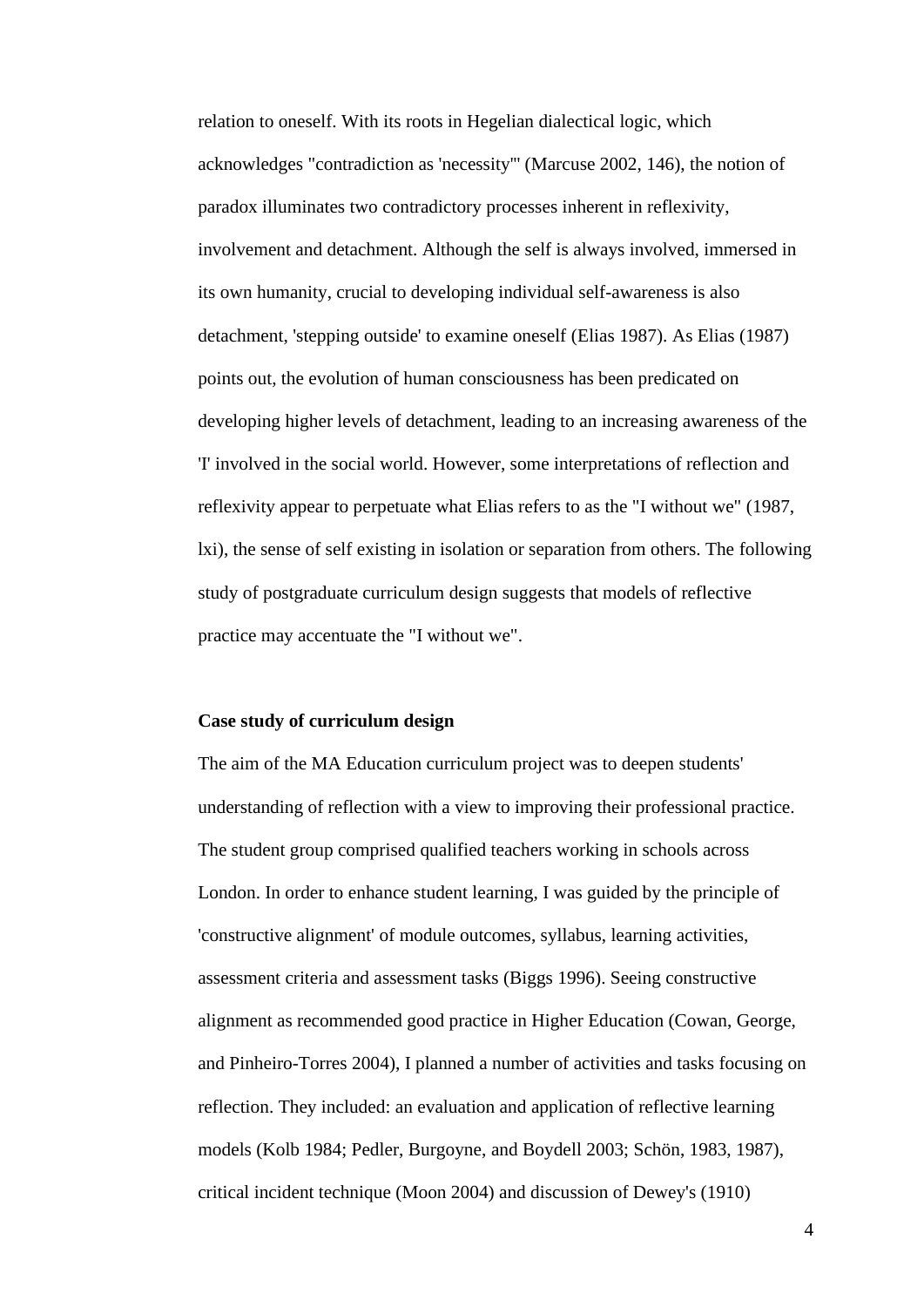explication of reflective thought. An assessment task of writing a reflective portfolio seemed to be well aligned to these activities and to the core module outcome, i.e. the ability of students to demonstrate a 'critical' engagement in reflection. Reflection, crucial in teacher training (TDA 2007), has been a focus of University-wide policies post-Dearing (1997). At Masters level, engagement in reflection would need to address the Quality Assurance Agency (QAA 2008) criteria for Level 7. Of relevance to Masters students would be critical awareness, self-direction and recognition of complexity, which would enable them to make decisions in "complex and unpredictable situations" (QAA 2008, 20-21).

The research was a case study (Stake 1995) of an MA module which examined whether constructive alignment (Biggs 1996) enhanced students' learning of 'critical' reflection. Case study data comprised: students' module evaluations, assessment results and students' reflective portfolios. The findings presented in this paper are supported by extracts from students' portfolios selected to illustrate the often ambiguous or problematic nature of the empirical material. The module evaluations and assessment results suggested that students' learning of reflection had been enhanced. However, problematising the case study data at four levels of interpretation recommended by Alvesson and Sköldberg (2009) begs further questions. The first one concerns the value of reflection as a curriculum outcome. The notions of teaching and learning reflection and constructive alignment also merit further consideration. Lastly, my own positioning as a teacher-researcher needs to be reflexively evaluated. These questions are explored at four levels of interpretation to which this paper will now turn.

## **The level of grounded theory: an analysis of empirical material**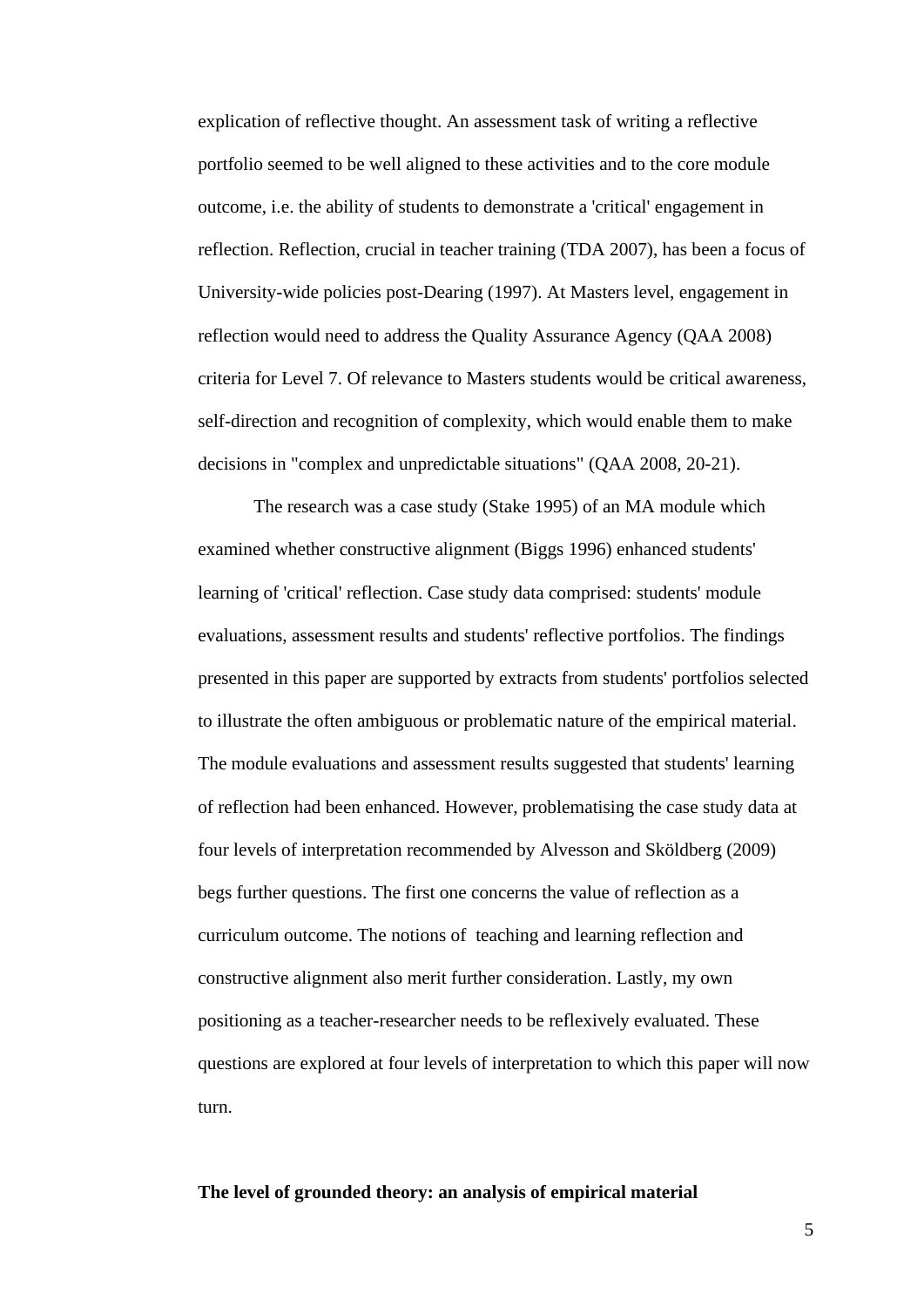For Alvesson and Sköldberg (2009) grounded theory is an important empiricallyoriented research approach. The focus of grounded theory on the minutiae of micro-worlds of everyday practice enhances its practical utility and enables the development of complex, subtle, finely nuanced understandings. It also raises the status of an 'ordinary' social researcher who, by theorizing practice, confirms that anyone can create theory, not just the "great men" such as "Marx, Weber, Durkheim, Mead, etc." (Glaser and Strauss 1967 as quoted in Alvesson and Sköldberg 2009, 57). However, the authors argue that data oriented methods risk creating "trivial knowledge" if the researcher disregards the ambiguities of language and the influence of the political-ideological context of scientific enquiry.

I recognize the above risk as a problem with my initial case study design, which narrowly focused on learning conceptualized as a logical, step-by-step process of application of 'new' knowledge. Through a systematic engagement with the case study data, I sought to understand how students progress in their learning of reflection and how I could further support their learning. An analysis of students' reflective portfolios resulted in the following 'progress chart' (Figure 1):

#### Figure 1 *inserted here (above)*

The chart became my 'diagnostic tool' for identifying the 'next steps' in students' learning in the context of formative and summative feedback and evaluation. In hindsight, the chart's simplicity and utility value anchored my teaching practice in a reductive framework of logical incrementalism. Within this framework, the reflective portfolios appeared to demonstrate, as 'evidence' of learning, both students' own reflection and references to theoretical frameworks for reflection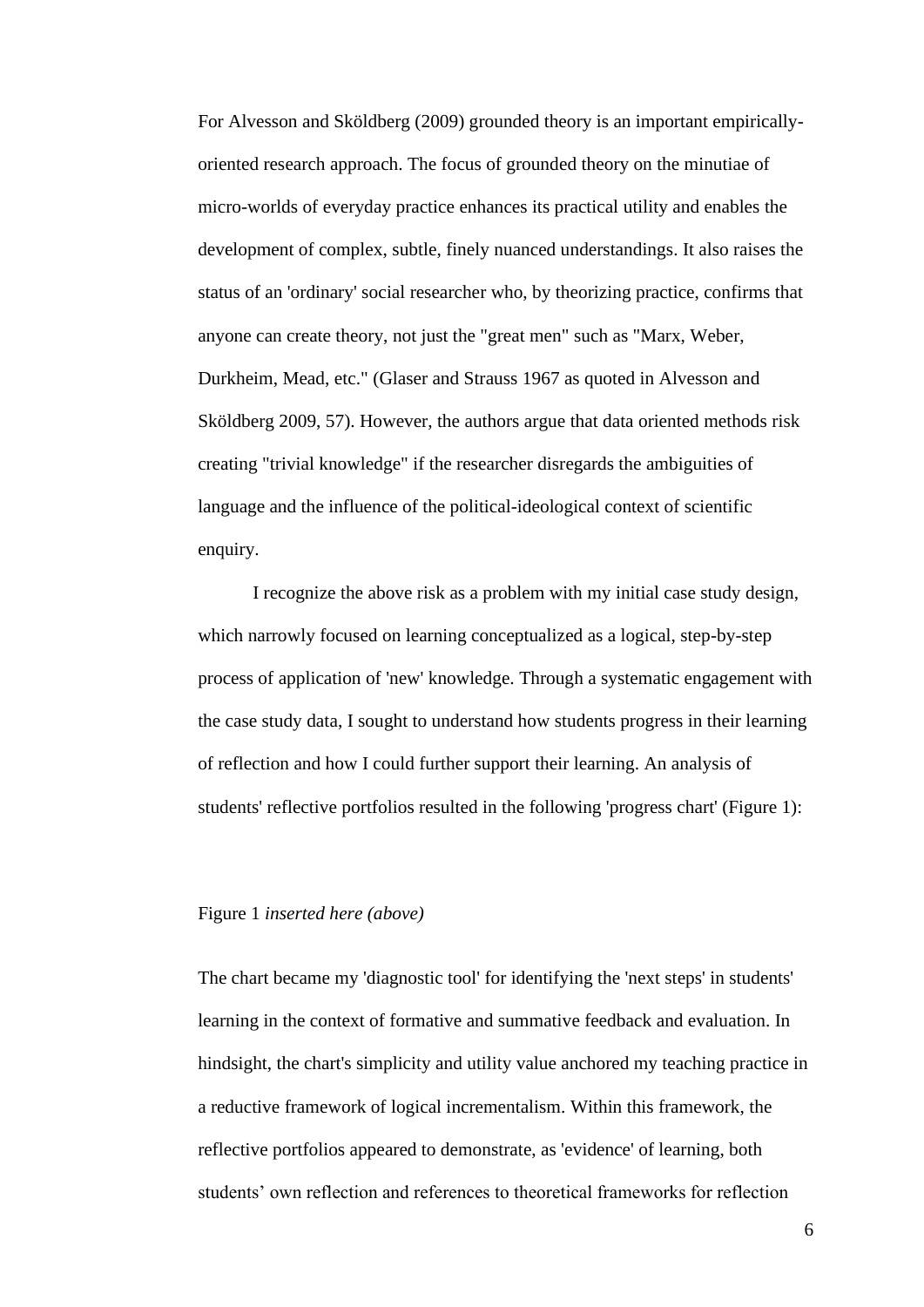discussed in module sessions. The following extract by 'Anna' (a pseudonym), a secondary Mathematics teacher, pointing to the benefits of reflection, merits attention as 'evidence of learning':

I realize that reflection prevents me from cultivating an over-positive and dogmatic habit of mind (Pollard 2002). "To be genuinely thoughtful, we must be willing to sustain and protract that state of doubt which is the stimulus to thorough inquiry" (Pollard 2002, 4). Reflective teachers can benefit from professional development only when their minds are open to change. (from Anna's portfolio)

However, as Alvesson and Sköldberg (2009) point out, qualitative empirical data are ambiguous. The above extract can be interpreted in a number of ways: as a record of making sense of experience, as 'evidence of learning' which contributes to a grade, or a measure of a relative 'success' of my curriculum design. These readings could also be challenged: is Anna's writing an expression of a genuine voice or an attempt to meet assignment marking criteria? What are the consequences of assigning a percentage grade to a tutor's pre-conceived notion of students' understanding of reflection? In assuming the role of a more knowledgeable other (Vygotsky 1978), does the tutor enhance student learning, or does she endorse the "axiom of inequality" which underpins education and other social systems (Rancière 2010, 6)?

Anna's extract suggests that her reflective portfolio task enhanced attitudes which, according to Dewey (1916), can be cultivated through reflection. However, a comparison of the extract with the published source raises questions regarding the authenticity of Anna's writing:

One can think reflectively only when one is willing to endure suspense and to undergo the trouble of searching. To many persons both suspense and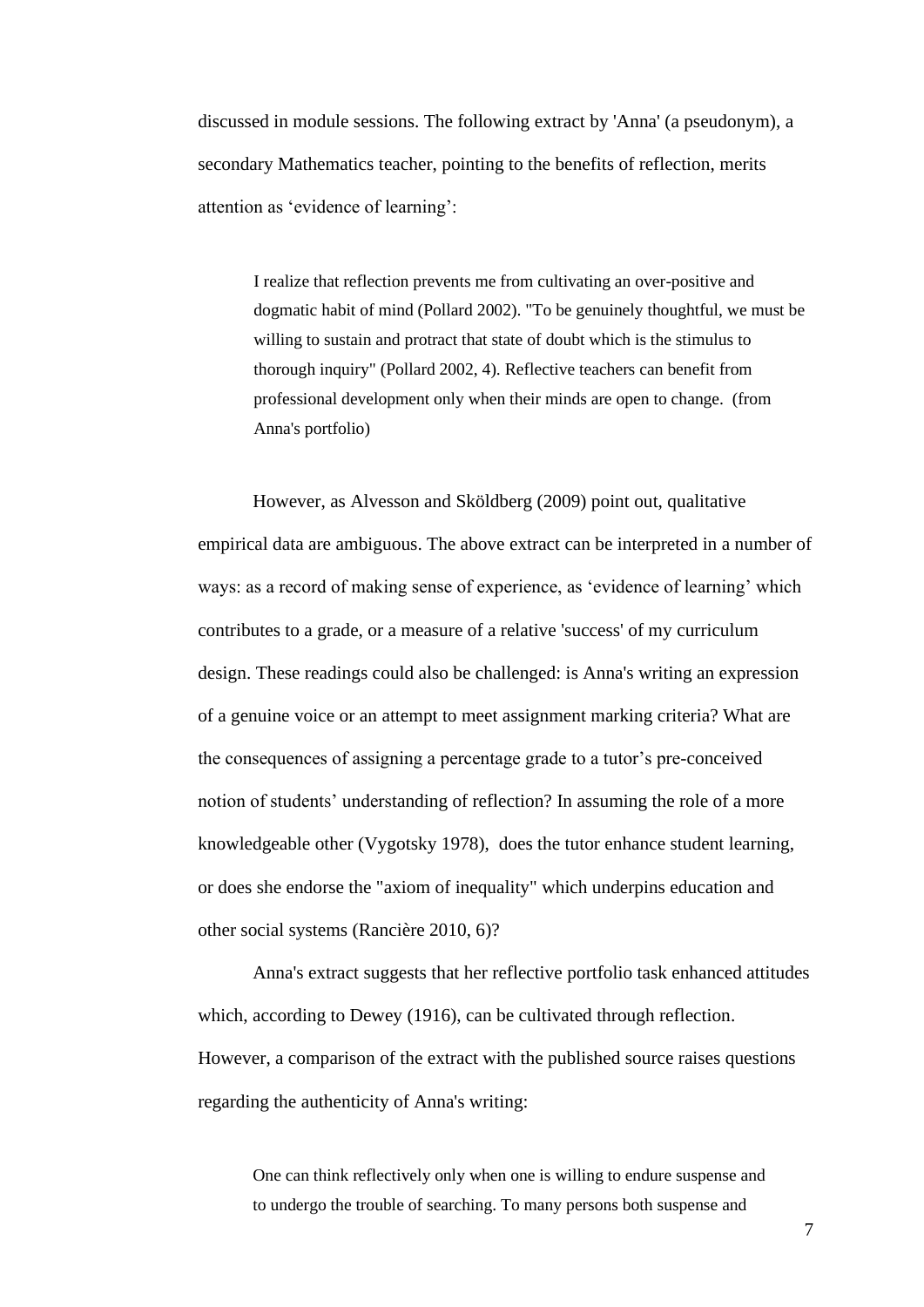judgement and intellectual search are disagreeable; they want to get them ended as soon as possible. They cultivate an over-positive and dogmatic habit of mind, or feel perhaps that a condition of doubt will be regarded as evidence of mental inferiority... To be genuinely thoughtful, we must be willing to sustain and protract that state of doubt which is the stimulus to thorough inquiry. (Dewey 1910 as quoted in Pollard 2002, 4)

Is Anna's reflection a genuine expression of profound changes in thinking, or simply a paraphrase of the original text intended to impress the examiner and thus an example of "pseudo-reflection" (Moore 2004, 109)? And, even if the latter is the case, to what extent does it matter? If we agree with the premise that "a meaning of a word is its use" (Wittgenstein 1953, 43), then by using language we create meanings "while language works on us" (Bleakley 2000, 19). Therefore, the act of writing down a paraphrase of the original text may have led Anna to a genuine understanding.

Another issue which merits attention at the level of empirical data is to what extent my position as a teacher-researcher affected the case study findings. In order to examine the relationship between the constructive alignment of module curriculum and students' learning of 'critical' reflection, I developed research instruments which focused in particular on the perceived cause (constructive alignment) and effect (enhanced learning of reflection). However, both the notion of constructive alignment and the single cause - single effect research can be contested. The former has been criticized for creating rigid, teacher-centered curricular 'packages' which exclude creativity, impede emergent learning and stifle the development of student agency (Hussey and Smith 2003; Knight 2001). The predictability of learning outcomes contradicts the QAA (2008) expectation that holders of a Masters qualification are able to make decisions in complex, unpredictable situations. The single cause - single effect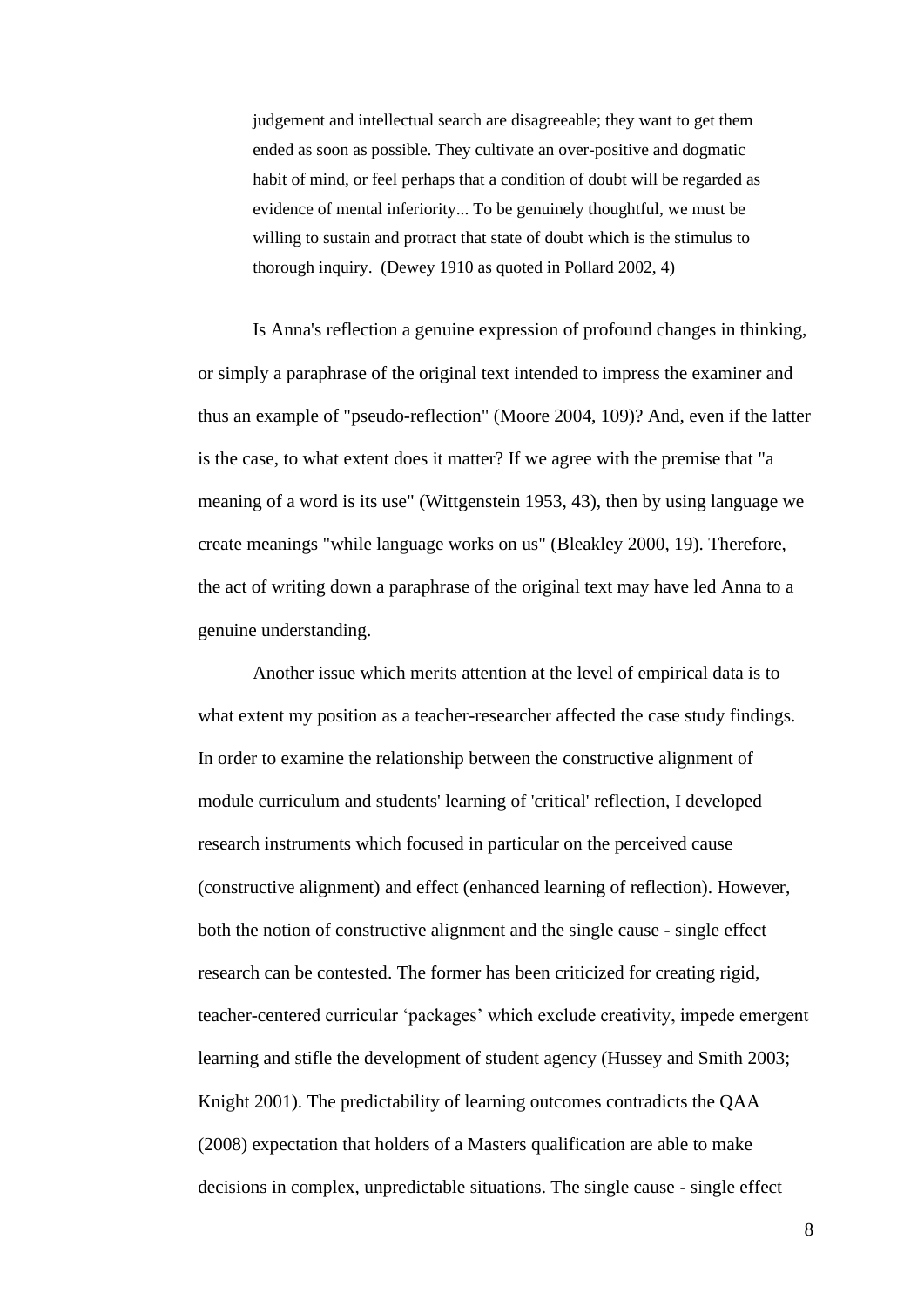thinking reduces the plethora of factors which can enhance learning to one variable. Thinking back about my engagement in the project, I recognize that in those early days of teaching in higher education, I saw my students' 'success' as 'evidence' of my teaching competence. From the grounded theory perspective, further research could have addressed the issue of trustworthiness of the case study, however, a hermeneutic interpretation of the curriculum design project leads to a different set of questions, which are discussed below.

## **The level of hermeneutics: trapped in the hall of mirrors**

At the level of hermeneutics, "the meaning of symbols becomes central" (Alvesson and Sköldberg 2009, 318). Rooted in phenomenology, hermeneutics seeks to understand our everyday experience, a process which does not depend solely on reason, but is predicated on intuition, empathy and insight. Key to hermeneutical understanding is the acknowledgement that "we always belong to the world" and our perception and interpretations are historically conditioned (Alvesson and Sköldberg 2009, 121). Consequently, this perspective rejects the notion of an objective, expert researcher-scientist, disconnected from the objects of his investigations. In seeking meaning, hermeneutic researchers explore the historical roots of our current understandings of the world, paying particular attention to the metaphorical and narrative aspects of language. Narrative sensemaking relies on putting experience into words, in the presence of the other. Hermeneutic understanding emerges from conversations with others, unlike the knowledge generated by the solitary subject implicit in the metaphor of reflection.

As one of the most powerful metaphors in the Western society (Edwards and Nicoll 2006), reflection has many interpretations. It implies a realist view of the world which privileges a visual appreciation of reality. It is a manifestation of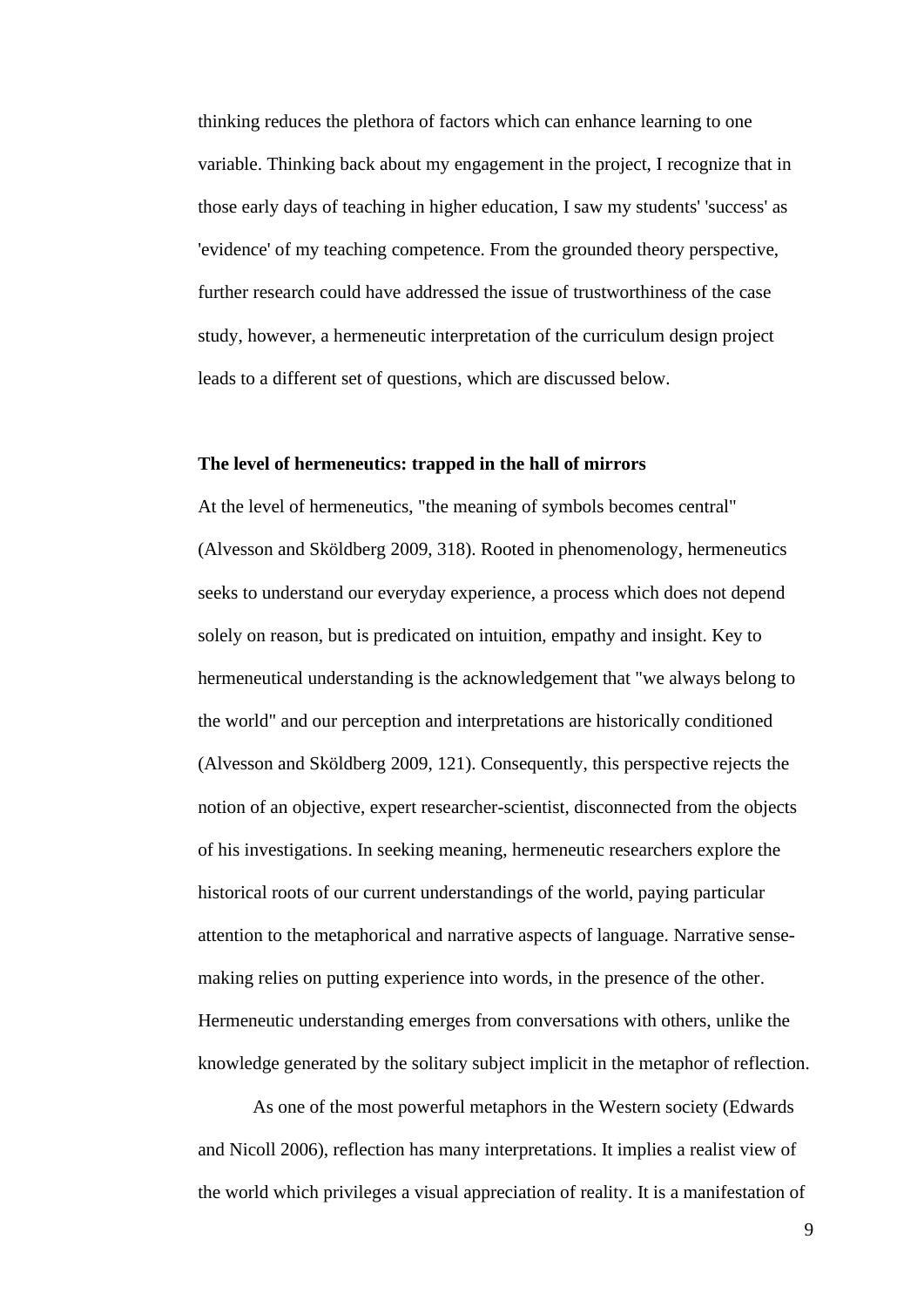"a cultural obsession with the mirror" and narcissistic tendencies (Bleakley 1999, 320). Mirrors can also distort reality and result in "warped and twisted forms of reflection" (Foucault 1970, 343), as reflection turns to self-surveillance. Consequently, the mirror metaphor signifies both reality and illusion, freedom to realize the self and self-imposed imprisonment. The discourse of reflection may be interpreted as a language game which positions reflection as intrinsically worthwhile and thus essential for leading a worthwhile life (Bleakley 1999; Edwards and Nicoll 2006). Our socialization into the language game of the reflective human being entices us to accept such understanding of reflection as the norm; by conforming to the norm we re-construct and perpetuate this way of making sense of the world.

The enduring effect of the reflection metaphor could therefore be interpreted as legitimizing certain ontological and epistemological approaches. Ontologically, the mirror metaphor constructs dualistic distinctions between the observer and external reality, between the realms of objects and ideas, between seeing and other senses. An epistemological critique of the metaphor of the mind as a great mirror reflecting nature is presented by Rorty, who posits that, since the Enlightenment, knowledge has been conceptualized as "accurate representation" (1979, 12). In challenging the "ocular metaphors" which dominate Western thinking, Rorty points out that they are simply a historical phenomenon, a social construct:

The picture which holds traditional philosophy captive is that of the mind as a great mirror, containing various representations... Without the notion of the mind as mirror, the notion of knowledge as accuracy of representation would not have suggested itself. Without this latter notion, the strategy common to Descartes and Kant - getting more accurate representations by inspecting, repairing, and polishing the mirror, so to speak - would not have made sense.(Rorty 1979, 12)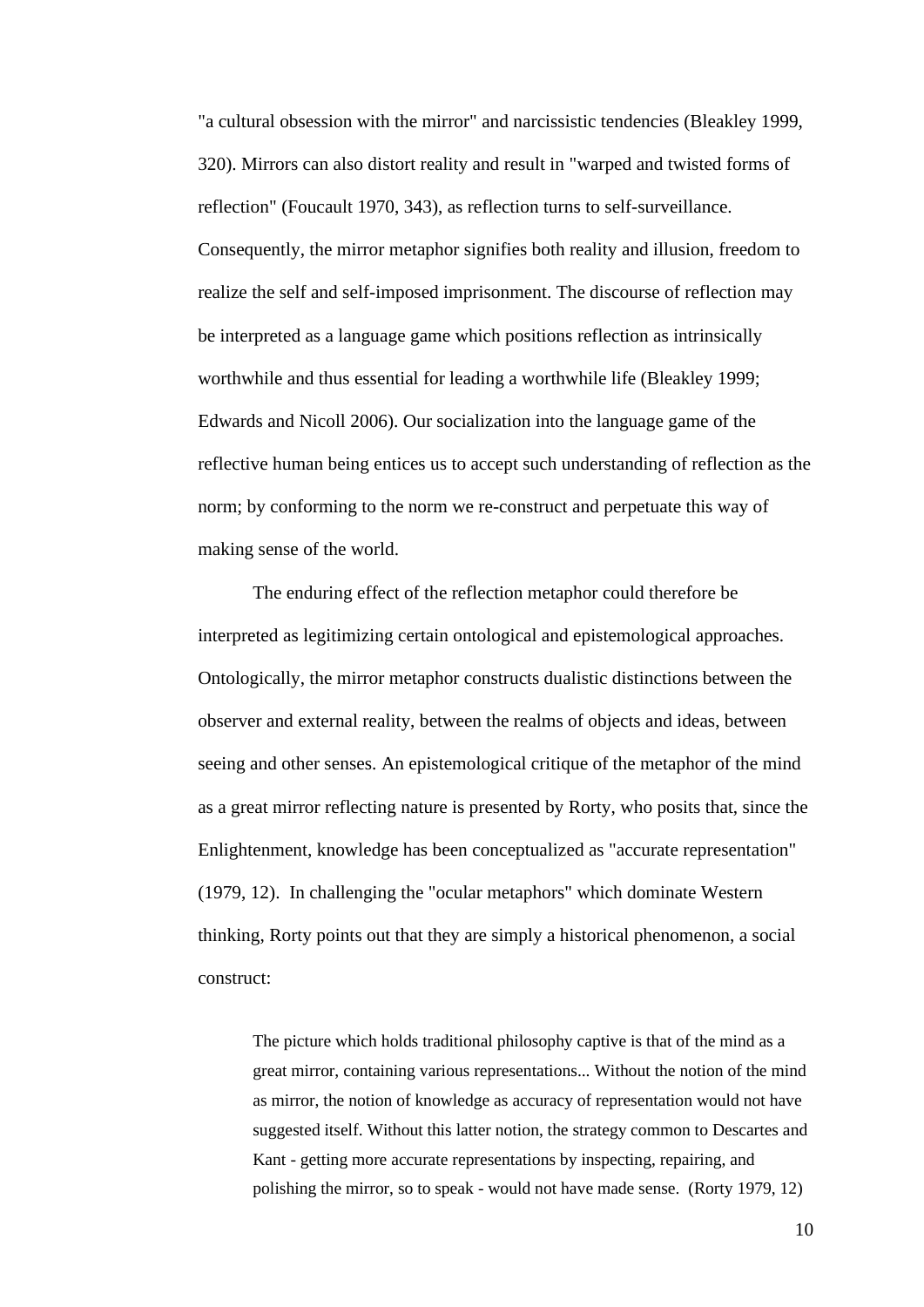Implicit in the 'grand' metaphor of reflective practice is a passive self reflecting an objective reality. However, as Giddens argues, "the self is not a passive entity, determined by external influences; in forging their self-identities… individuals contribute to and directly promote social influences" (1991, 2). The view of human agency as both constituted and constitutive is developed further by Elias (1991), who posits that the humankind, rather than the single individual, needs to be a frame of reference for epistemological considerations. This is because humans are not independent, but interdependent, oriented towards and linked with each other in diverse ways (Elias 1978). Interdependence contradicts the notion of *a priori* knowledge, the I-centered mental activity which asserts the autonomous, knowing subject objectifying what is to be known:

The traditional human image associated with thought, and thus also with mind, is that of an isolated human individual... I am no longer following that tradition. Communication in the form of human speech... presupposes as the normal form of living a life in groups. So does the activity we call thinking.(Elias 1991, 81)

Knowledge can be acquired in two interconnected ways: through personal experience (*a posteriori*) and via communication with others. The symbols of language learned by individuals introduce them to what Elias refers to as the "social fund of knowledge" (1991, 113). 'Samantha', a work-placement coordinator in her secondary school, seems to be on the threshold of such understanding in her critique of the 'misuse' of reflective practice:

I believe that there is a tendency to misuse reflective practice and find that there is a need for... bringing reflexive practice to the fore, allowing for the development of socially aware teachers who listen to voices other than their own.(from Samantha's writing)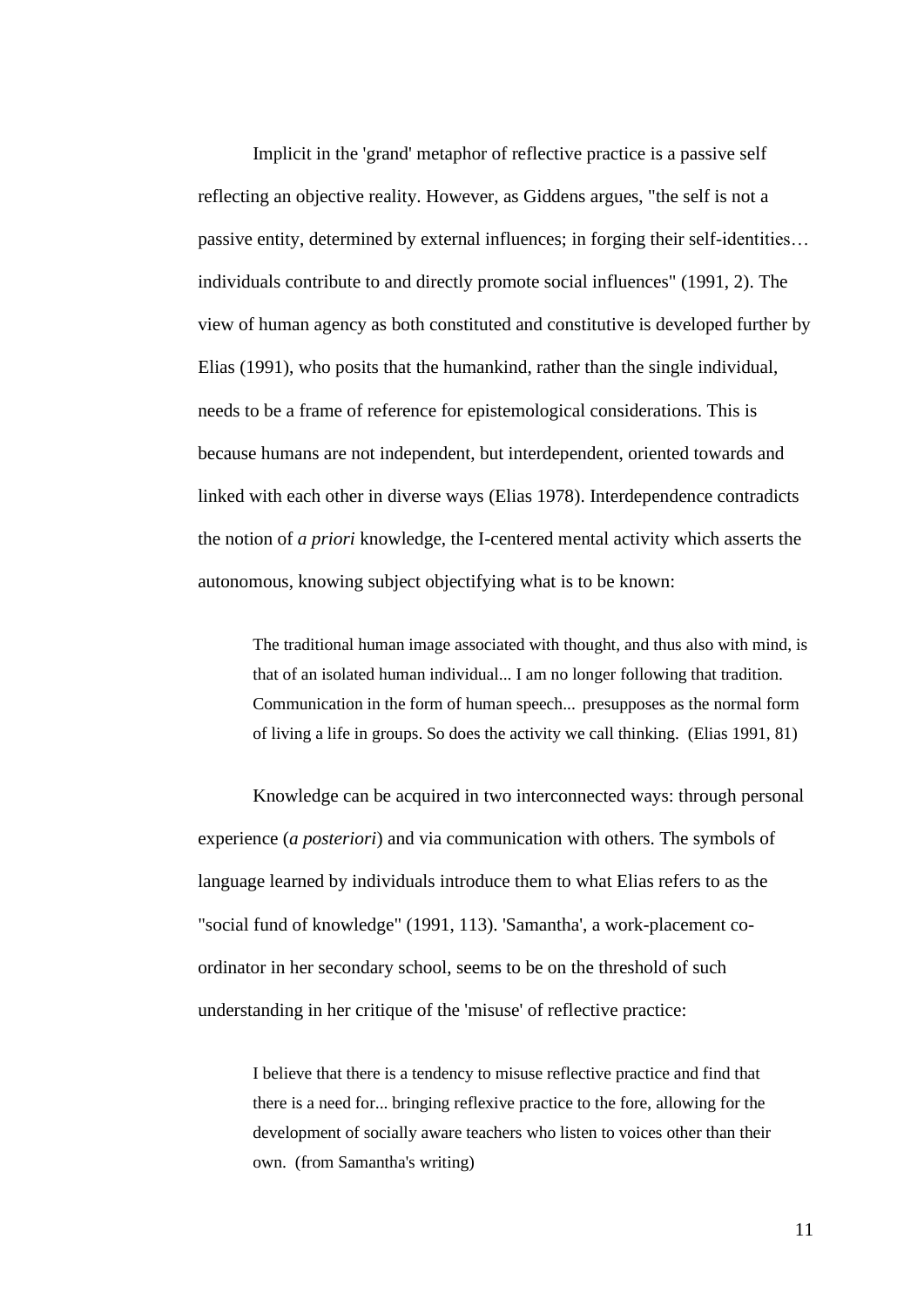Samantha appears to be on the threshold of a new horizon of understanding, premised on the view of the individual as interdependent, unlike the "I without we" promoted by mainstream interpretations of reflective practice. The notion of interdependence of human agents entails that reflection on an action has meaning only when it accounts for what it means both for the reflecting individual and for others: "the meaning of an action for the actor is codetermined by the meaning it may have for others" (Elias 1991, 49). Within a wider epistemological frame, it also points to the importance of the dynamic, dialectic processes of knowledge construction, in which articulation in the social context is central. Creating new understandings...

cannot be performed single-handedly by one individual. It is a task which can only be performed by the co-operation of many individuals through a sequence of generations. (Elias 1991, 143)

The questions which arise at this level of interpretation concern my role as a teacher of reflection. What were the consequences of setting the students the reflective portfolio task? Have I been instrumental in trapping the students in the hall of mirrors - in 'coercing' them into a socially accepted meaning of reflection and thus in promoting a certain ontological and epistemological positioning? Or have I facilitated understanding, which, according to Elias (1991), Rorty (1979) and phenomenological writers, is a matter of engagement in dialogue?

Hermeneutic understanding is predicated on the "fusion of horizons" (Gadamer 2004). The concept of horizon situates understanding within our individual, historically limited field of meaning. "Fusion of horizons" denotes continuous mediation of meaning and new understandings which emerge as a result of conversations with others. The movement back and forth between ours and others' horizons "leads to the gradual revising and/or enriching of our own"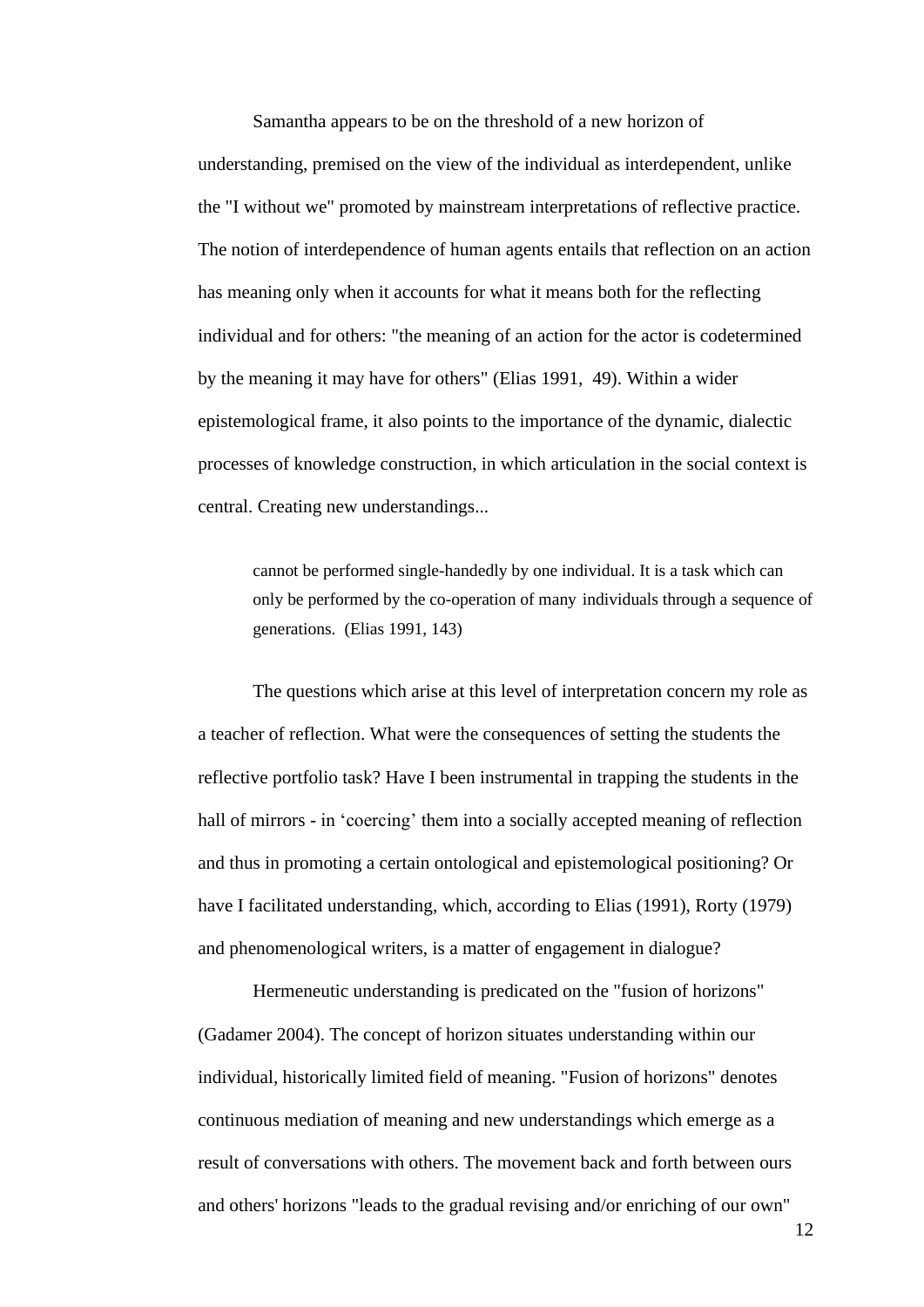(Alvesson and Sköldberg 2009, 120). At this level of interpretation, we are reminded that, "to be human is to be concerned with meaning, to desire meaning" and this "desire to make sense… is not just a psychological state; it is a state of being" (Van Manen 1990, 79). At this level, therefore, the pedagogical situation researched through my case study presents itself as a narrative account of lived experience of the students and the teacher-researcher engaged in making sense of the complex lifeworld in which reflection is one of the central themes.

## **'Smoke and mirrors': a critical theory perspective**

Critical theory's focus on the political dimensions in research highlights social actors' responsibility for emancipatory social change. Alvesson and Sköldberg (2009) refer to this perspective as a meta-theory, because it seeks a critical interpretation of the dominant forms of understanding. The authors argue that its emancipatory impulse arises from explorations of the deep structures of unquestioned values and beliefs which, at the level of surface structures, "give rise to frozen social institutions and locked thought and action" (2009, 168). Driven by the principle of thinking in a dialectic way, critical theory negates the existing social order, allowing for alternatives to be imagined. At this level of interpretation, the focus is on the ways in which dominant ideologies may be uncritically taken for granted and reproduced both through teaching and research practices.

A critical theory view exposes the hidden curriculum, driven by the dominant political ideology and surfacing as the 'newspeak' of standardization and outcomes (Kelly 2004). The ideal of reflective practice popularized by Schön (1987), has been subsequently trivialized by such documents as the Dearing Report 1997 or the *Personal, Learning and Thinking Skills* (PLTS) curriculum for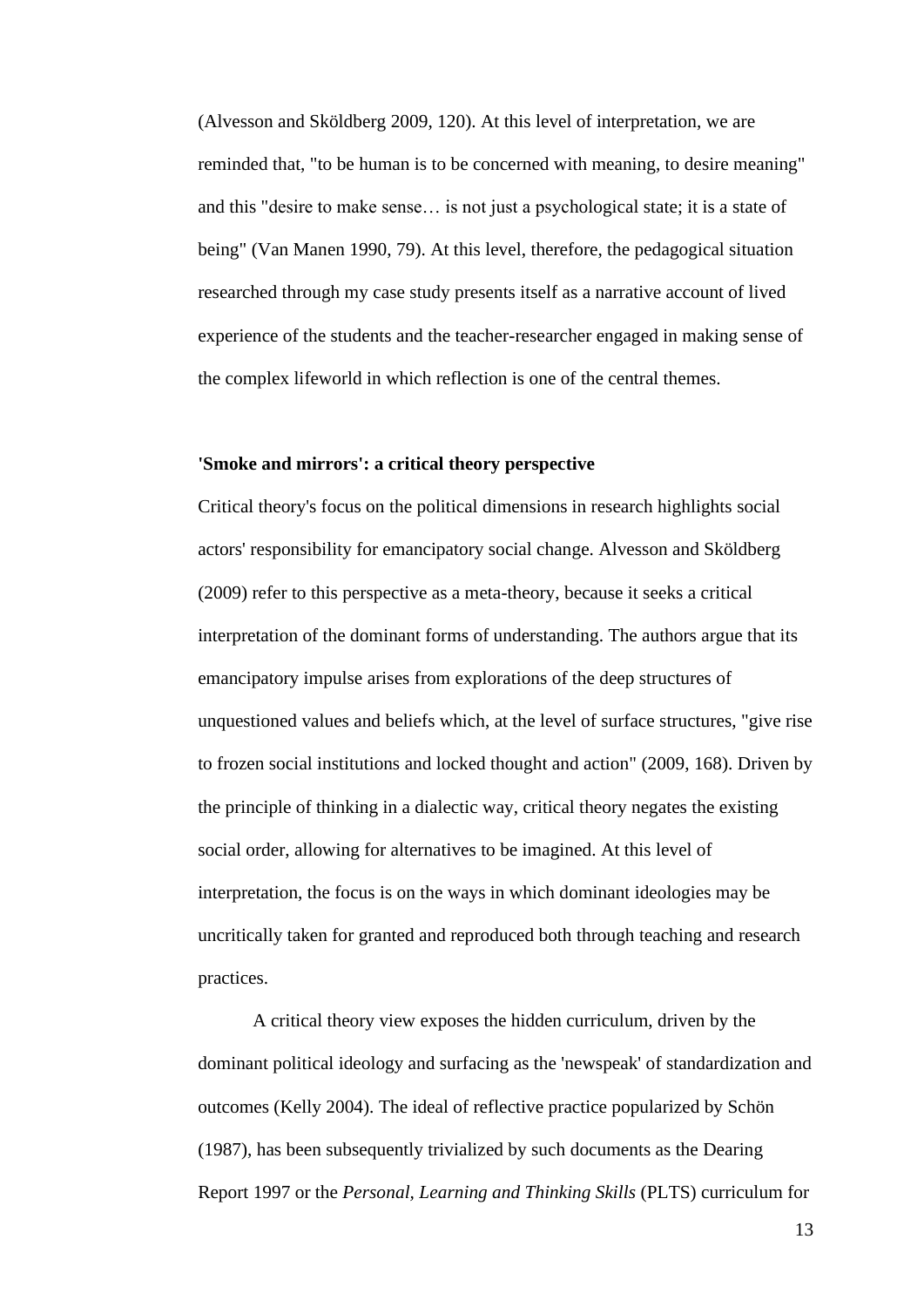secondary pupils (QCA 2007). These policies standardize reflection as a crucial skill for the members of the "learning society" (Dearing 1997), "needed for success in learning and life" (QCA 2007). Both documents present reflection as unproblematic and shallow, as a means to an end. For example, Chapter 8 of the Dearing Report, *Students and Learning*, which is 5,000 words in length, has only two references to reflection. In one of its 88 Recommendations, the Report briefly refers to reflection in the context of Personal Development Planning (PDP). PDP is described as:

a structured and supported process undertaken by an individual to reflect upon their own learning and/or achievement and to plan for their personal education and career development. (Recommendation 20, Dearing 1997)

Reflection is presented here as a straightforward activity of evaluating prior learning or achievement with a view to future development. Whilst Dearing (1997) promotes reflection without engaging in its definitions or in relation to broader aims of education, the PLTS curriculum (QCA 2007) explicitly frames the outcomes of reflective learning as a range of "skills, behaviours and personal qualities." Reflective learners are described as...

Young people [who] evaluate their strengths and limitations, setting themselves realistic goals with criteria for success. They monitor their own performance and progress, inviting feedback from others and making changes to further their learning.(QCA 2007)

The themes of success, performance and progress which frame this description resonate with Dearing's (1997) model of reflective learning. Reflective learners are future oriented, 'busy' young people. Engaging in reflection is a simple, agreeable process, as Dewey's (1910) doubt and "trouble of searching" are being replaced with dealing "positively with praise, setbacks and criticism" (QCA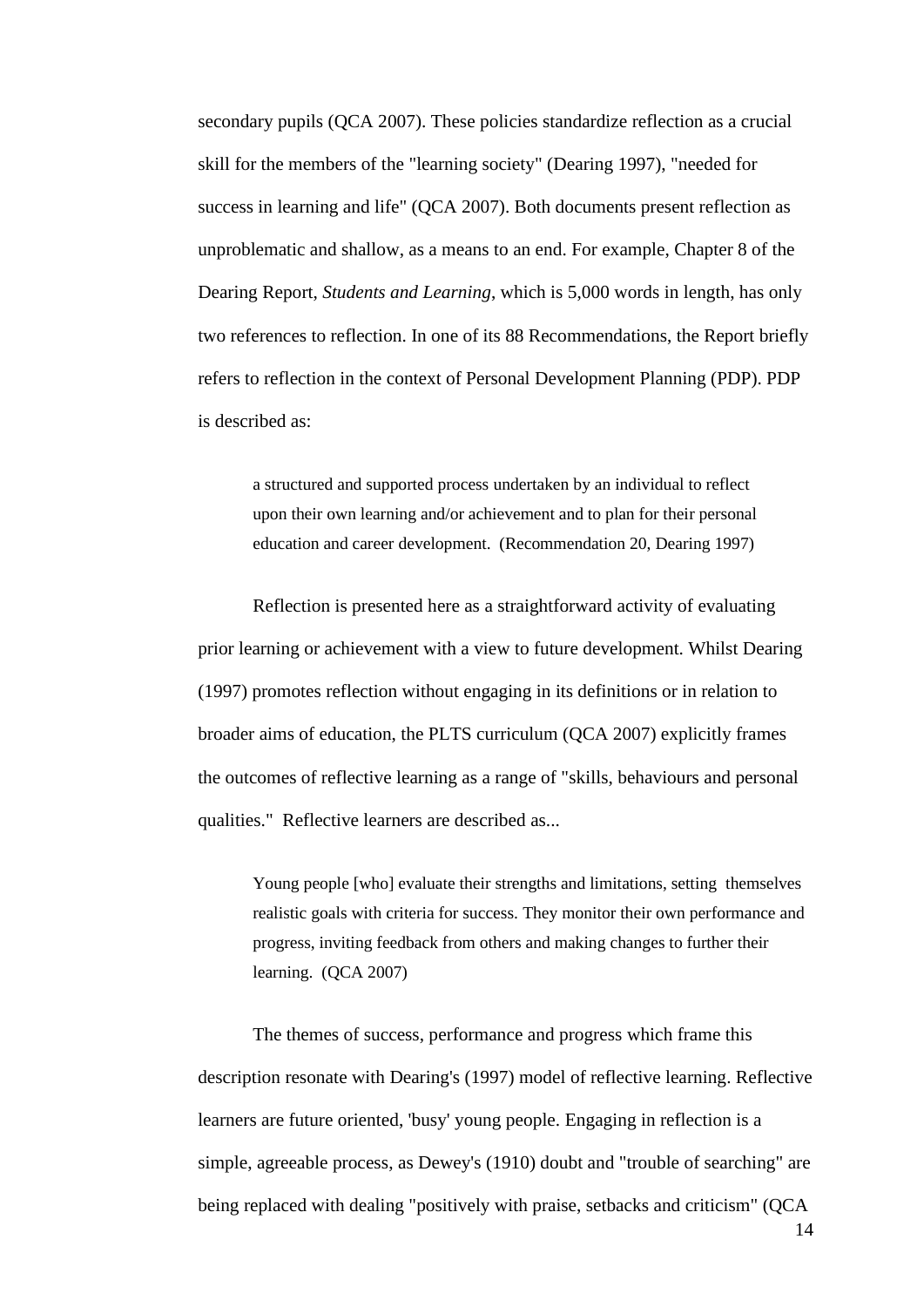2007). The actions of assessing, goal setting and monitoring performance take reflective learners step-by-step through the learning cycle, steering them away from unrealistic goals, which might make them 'unsuccessful'. What is ignored in this model is reflection as a meaning-making process. Reflection has been reduced to a skill which can be performed and linked to observable outcomes, such as 'success'. The discourse of reflection becomes a disciplinary mechanism (Foucault 1977), producing an educated person who, in accordance with the current political doctrine, is employable, successful, ready for life and work in the "learning society". However, a subject prepared for living in a capitalist, neoliberal society is "malleable rather than committed, flexible rather than principled – essentially depthless" (Ball 2012, 31). He is in possession of 'expert' skills. In the modern capitalist society, which has evolved from democracy to "expertocracy," experts hold the power over what is legitimate and possible (Bauman 2005). In Bauman's analysis, experts build their authority on the basis of "assured" meanings, as they are "almost by definition people who "get the facts straight", who take the facts as they come and think of the least risky way of living in their company" (2005, 1094-95). Expert solutions, however, come at a cost to democratic relations, by creating the divide between experts and non-experts. In a truly democratic society, argues Bauman, all individuals have freedom to create meanings for their lives and are able to participate in deciding whether they want "a life under the conditions that are being presented to [them]" (2005, 1094).

As a secondary teacher, Samantha is accountable for teaching the PLTS curriculum to her pupils and, simultaneously, obliged to participate in the disciplinary rituals of 'forced reflection'. She argues that...

What should be explored is the value of the reflection undertaken as an integral part of a teaching career. There is a dichotomy between truly reflective processes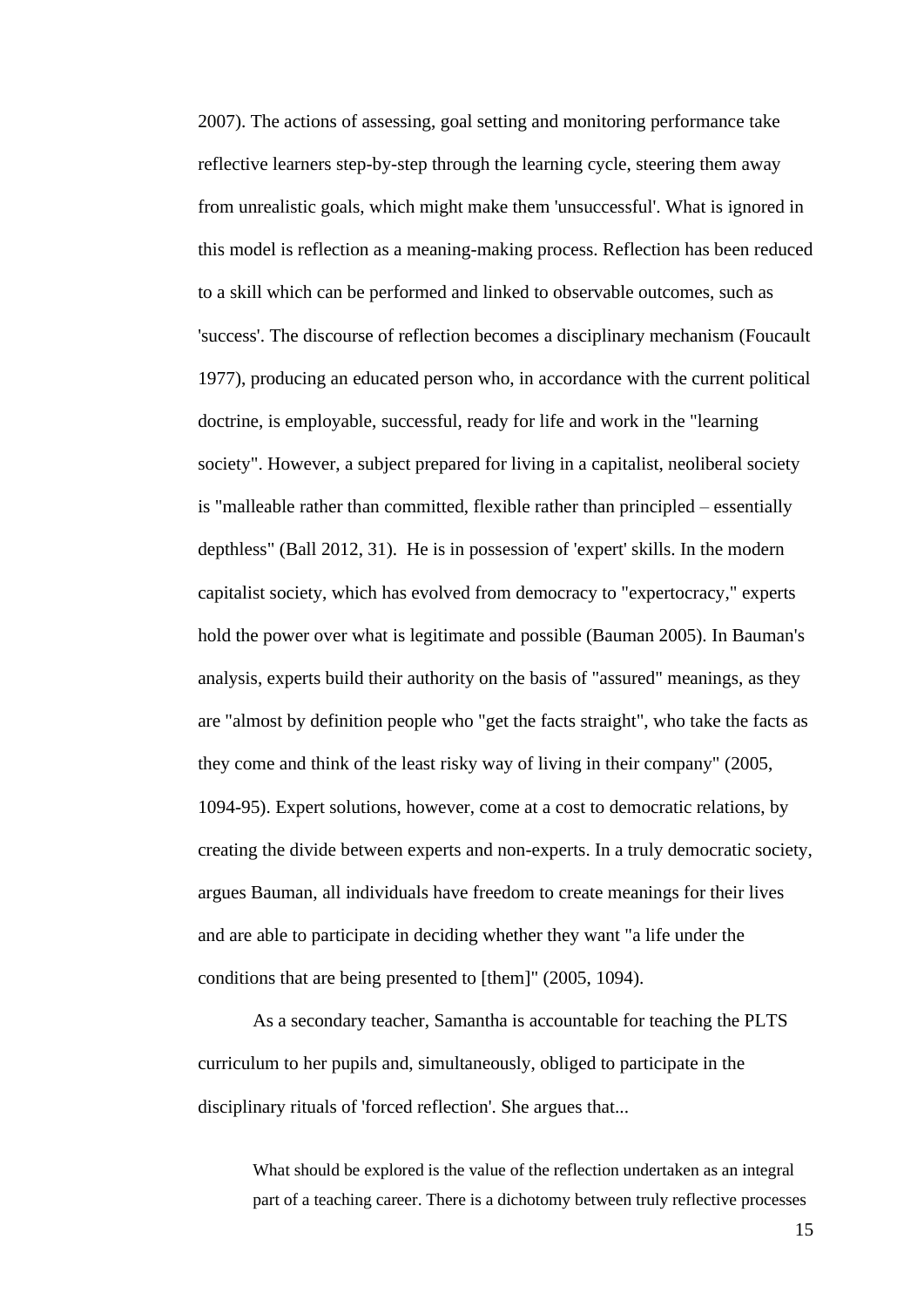and those which masquerade as true reflection, but are in effect bureaucratic recording processes. Recorded reflection satisfies school recording processes and feeds into the school improvement machine; supposedly evidencing improvement in practice on an individual level. Lesson plan templates often include a small box for forced reflection...(from Samantha's writing)

Negating the processes which 'masquerade as true reflection' creates opportunities for imagining alternatives, such as 'educative' or 'critical' reflection. For Samantha, an alternative is afforded by reflexivity. For Dewey the "educative value" of reflection is rooted in deliberate attempts to unearth taken for granted assumptions, when...

...the ground or basis for a belief is deliberately sought and its adequacy to support the belief is examined. This process is called reflective thought; it alone is truly educative in value.(Dewey 1910, 2)

For Barnett, the emancipatory purpose of higher education is underpinned by critical reflection which needs to "take on knowledge itself" in order to create "imaginary alternatives" and lead to constructive action (1997, 5-7). In the light of these arguments, the focus of teaching reflection shifts from promoting the dominant normative values to encouraging agency and responsibility to act, rather than being acted upon. As Harré and Gillett emphasize, such action starts with an examination of one's meaning and value systems:

It is my evaluations of my own activity that are the ultimate effective source of semantic conformity. As semantics (or meanings) are the core of intentionality... I am therefore a participant in and not merely an object of social causation. (Harré and Gillett 1994, 118)

Harré and Gillett argue that "freedom is a discursive activity," something that we do, rather than have (1994, 113). At the level of critical theory, teaching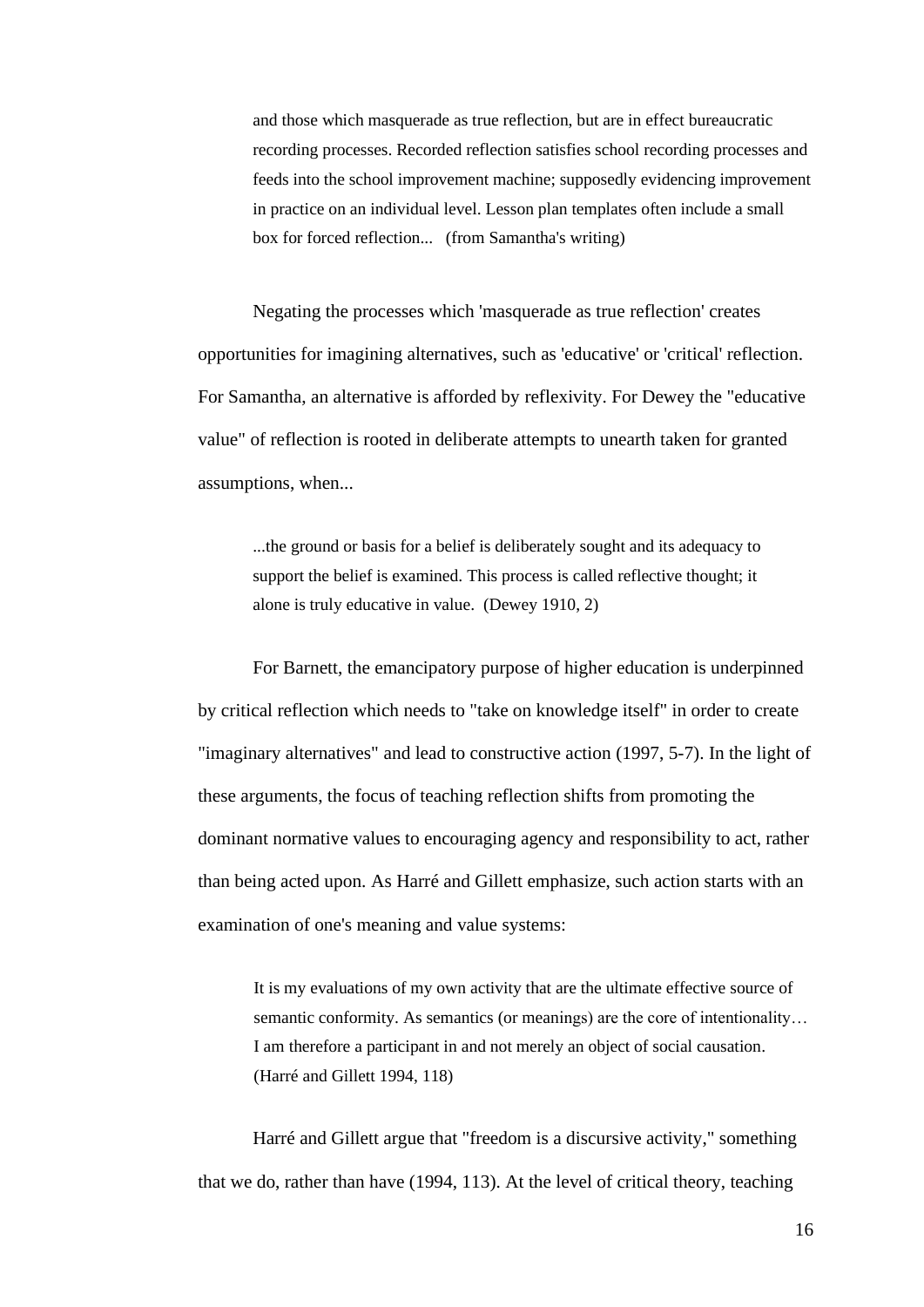(and researching) with integrity is a political action, which aims at raising the consciousness of social actors, seeks to open spaces for "doing freedom" and allows discussions of possible ideological bias (Grace 1998). By becoming reflexive, reflective portfolios could engage students in questioning their own assumptions and opinions, interrogating the origins of their beliefs and scrutinizing their ontological and epistemological foundations.

## **Shattered mirror and postmodern kaleidoscopic patterns of reflection**

By breaking away from the modern tendency to build knowledge on the firm foundations of 'grand narratives', postmodernism simultaneously shatters the conception of the mind as the mirror of nature (Rorty 1979). As Alvesson and Sköldberg explain, postmodernism dispels the myth of universal laws, "rational, global solutions and explanations" and replaces it with "microhistories - local, always provisory and limited stories" (2009, 180). Postmodern life fragments our day-to-day existence and our being. It also shatters the idea of researcher identity as singular, stable and fixed (Thomson and Gunter 2011). Each fragment of experience is then reflected in the multiple mirrors of diverse theoretical and ideological perspectives. Constantly shifting kaleidoscopic patterns, made up of tensions, ironies and paradoxes, emerge as a result. As Alvesson and Sköldberg point out, an interpretation of research at this level will be permeated with irony.

Perhaps the most relevant irony would be Schön's (1987) notion of reflection itself. His concept of the reflective practitioner was an alternative to models of professionalism based on technical rationality:

Technical rationality is an epistemology of practice derived from positivist philosophy built into the very foundations of the modern research university…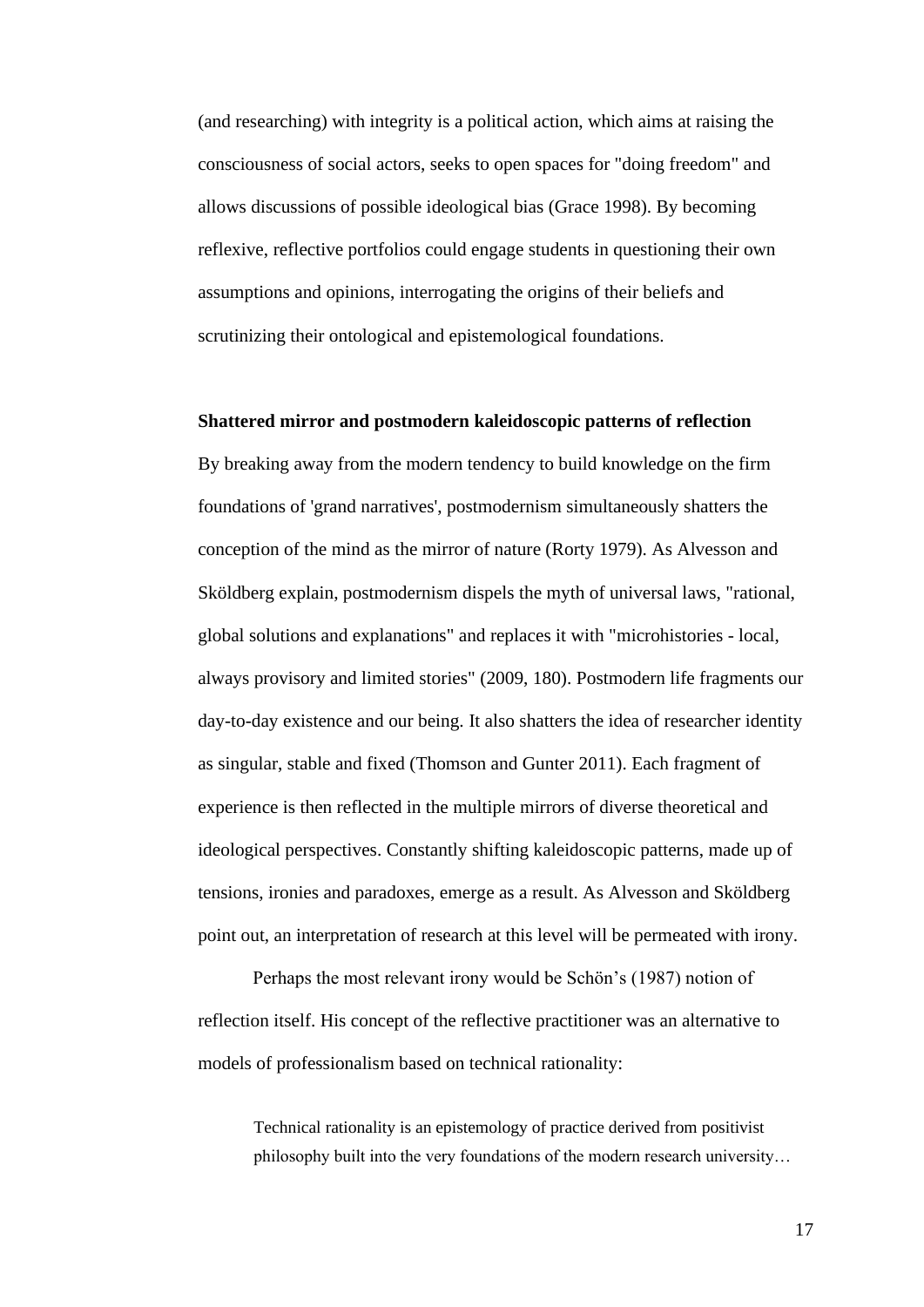Technical rationality holds that practitioners are instrumental problem solvers who select technical means best suited to particular purposes.(Schön 1987, 3)

Used in the "indeterminate zones of practice – uncertainty, uniqueness, and value conflict" (Schön 1987: 6), reflection complements other non-technical rational professional qualities: "outstanding practitioners are not said to have more professional knowledge than others but more 'wisdom,' 'talent,' 'intuition,' or 'artistry''' (13). However, as Bleakley (1999) points out, Schön's failure to develop his model of reflective practice as artistry and his examples which present reflection as a technique, may lead to interpretations of Schön's reflection from a technical-rational perspective. This can be illustrated by the following account of a critical incident narrated by 'Mark', a secondary Geography teacher:

On reflection, I had made the right choice when I decided to stop the argument with the Inspector and report it to my Head of Department. This decision is supported by Schön's (1983) model of 'framing' and 're-framing' the situation. When the argument started, I framed the situation by identifying the problem, its parameters and factors relevant in the situation. As the problem persisted and the Inspector would not accept my explanation, I decided to change the 'parameters' and 're-frame' the problem - I went to seek advice from my Head of Department. (from Mark's reflective portfolio)

Mark's analysis of a critical incident is underpinned by Schön's (1983) steps in the process of reframing. This extract can be read as an example of a student drawing on a theoretical framework to explain practice, a welcome Masters level outcome (QAA 2008). However, it also reads like a technical 'matching exercise', in which the unfolding critical incident is fitted into the stages of framing and reframing. Lost in this technical-rational process are not only the underlying emotions, but also reflection as "the trouble of searching" (Dewey 1910, 22), rather than an affirmation of the 'right choice'. Mark's reframing could,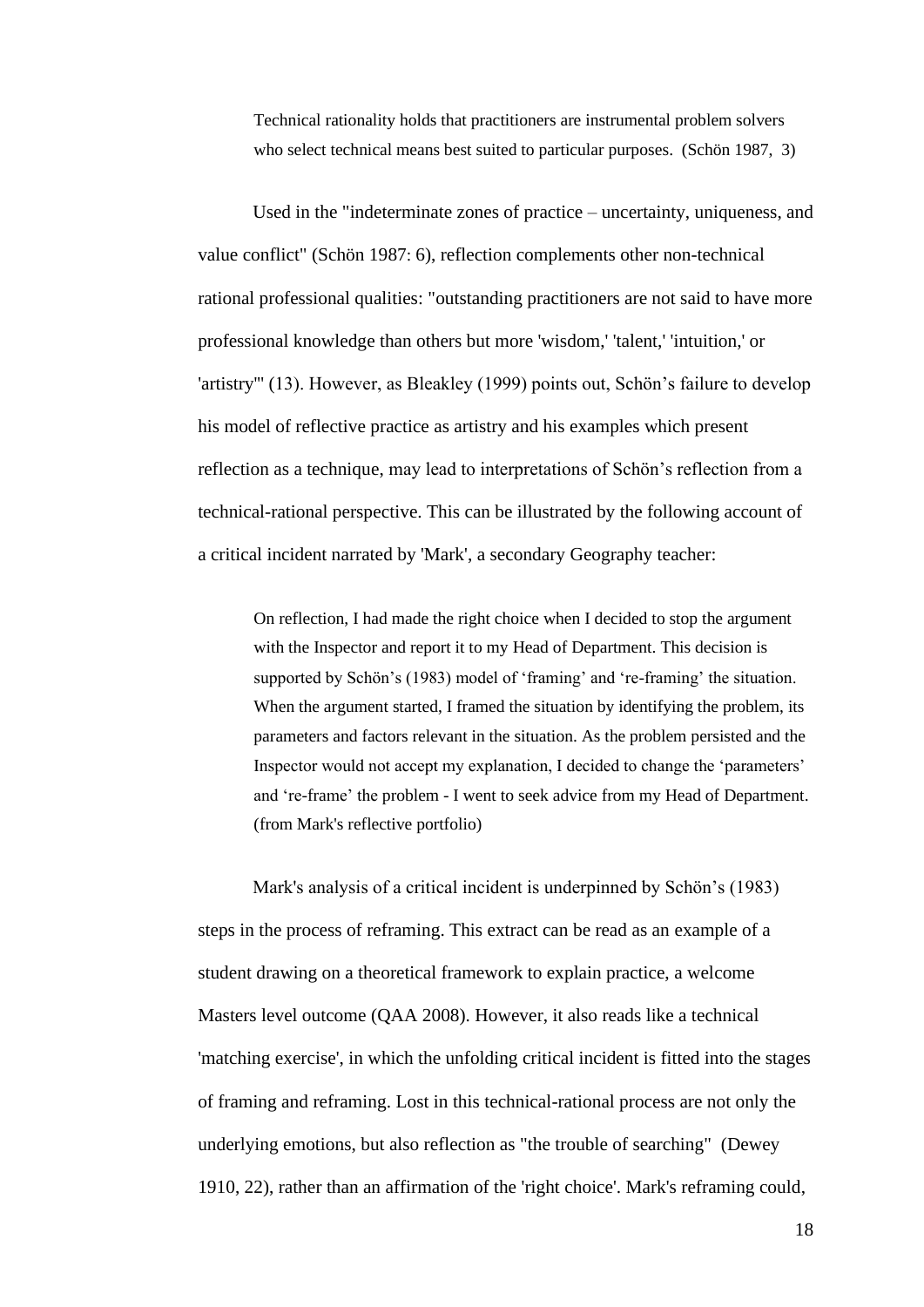therefore, be interpreted as engagement in reflection which is essentially unreflective, promoting "reaffirmation of belief rather than a tool for exploration and for thinking otherwise" (Ball 1995 as quoted in Ecclestone 1996, 152). A more detailed narrative account of the communication between Mark and the Inspector could have allowed him to explore the Inspector's perspective. Ironically, however, academic writing conventions recommend developing critical analysis and keeping narrative description to a minimum (Moon 2004; Wallace and Wray 2006). In the light of the postmodern claim that "all writing is narrative writing," an alternative approach, respecting Mark's and other students' voices, would acknowledge them as "situated speakers, subjectivities engaged in knowing/telling the world as they perceive it" (Richardson and St. Pierre 2005, 961).

Models of reflective practice can thus be interpreted as locking practitioners into one particular type of subjectivity, which privileges rationality over other psychic functions, such as intuition or recognition of the unconscious. As Jung (1964) points out, excessive rationalism stunts the development of the Western psyche. An alternative mirror metaphor, which would allow for a more balanced development, is that of a "tarnished mirror" (Hawthorne 1992, 52-54), seen in moonlight, "one remove further from the actual." Looking in the "tarnished mirror" liberates the observer from the 'objective' reality seen in broad daylight and takes her to the world of imagination and the unconscious. In Jungian (1964) terms, facing the "darkness inside" enables an integration of the shadow, which is a prerequisite for self-transcendence. With his tarnished mirror metaphor, Hawthorne, a 19th century fiction writer, embraces a 20th century insight that: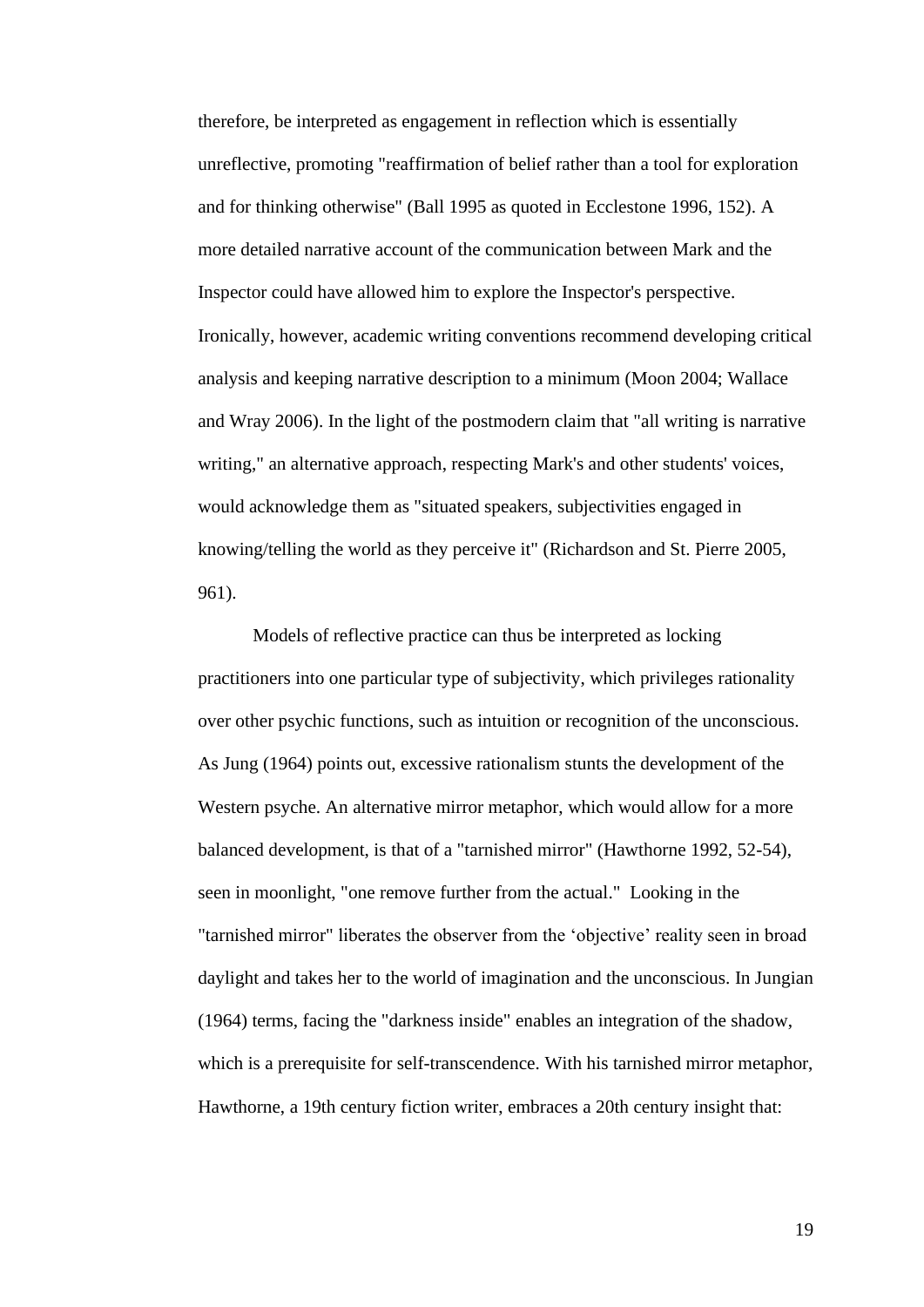We can no longer deny that the dark stirrings of the unconscious are active powers, that psychic forces exist which, for the present at least, cannot be fitted into our rational world order. (Jung 1971, 463)

From the psychoanalytic perspective, Britzman (1998) argues for an education which would recognize the unconscious, "haunted," "bothered" aspects of self. This is because, having replaced doubt and ambivalence with a relentless focus on standardization, performativity and culture of success, the technicalrational education can be destructive for the self:

devastating experiences within the self occur when education bonds with idealization, denies its own difficulties and the difficulties of others, and involves the absolute splitting of good and bad and of failure and success in terms that disregard human complexity. (Britzman 2003, 7)

As Elliott and Lemert (2006) point out, being "wrecked by success" is a commonplace paradox of our times.

In place of reflection, Britzman advocates reflexivity, whereby the teacher seeks an understanding of his own development "as it plays through, repeats, and becomes elaborated within the teacher's relations with individual children, school knowledge, other adults, and, of course, the teacher's own self" (1998, 9). Such reflexivity is also essential for the postmodern researcher, who acknowledges that, ironically, educational research is "unavoidably, a rhetorical affair, or 'fabrication''' (MacLure 2003, 80). Just like reflection, however, reflexivity may also be reduced to "techniques for telling the reflexive self" (Skeggs 2002). Skeggs criticizes approaches in which reflexivity is constructed as a...

normative requirement of rigorous methodology, when really it is merely a mechanism by which the romantic aesthetics of the whole and coherent self are put into place in the name of intellectual practice. (Skeggs 2002, 352)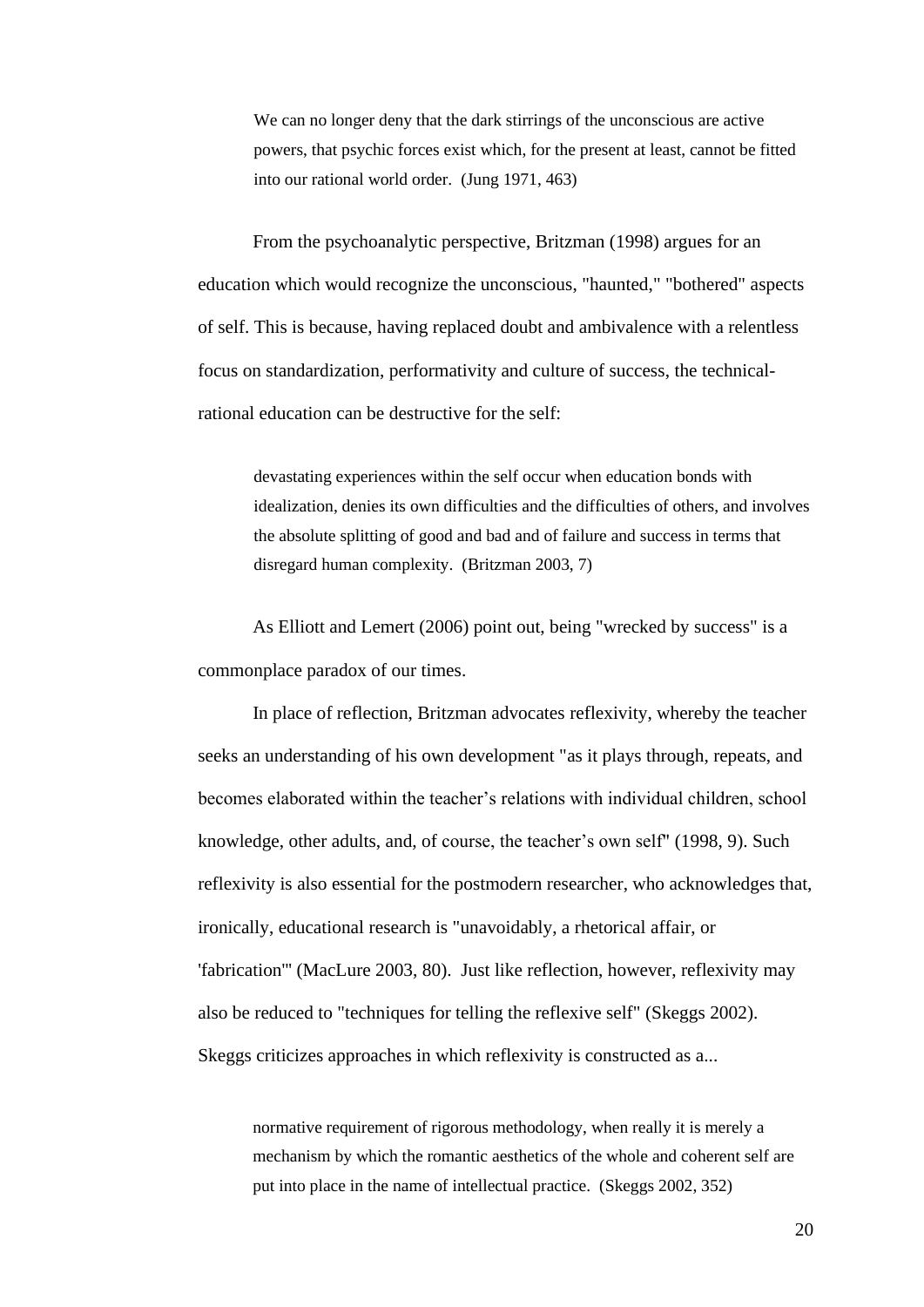Techniques for telling the reflexive self often build the authority of the researcher by de-authorizing the articulations of research participants. Reporting the movement of the researcher's reflexive self can simultaneously fix others. Skeggs concludes that there is a difference between claims to reflexivity as a technique for authorizing oneself and doing reflexivity in practice. Assuming a position of a detached spectator, a position of power over research participants, may easily lead to objectifying others as "resources for self-formation" (369). Reflexivity as practice, however, is about researchers repeatedly asking: "Can we hear?" Reflexivity in action is about...

...a movement from telling and confession to practice and positioning. This is a call for accountability and responsibility in research, not for self-formation and self-promotion. (Skeggs 2002, 369)

The tension in accounts of reflexivity as practice is, however, inevitable, because of the detachment inherent in the process of accounting. The very process of telling is a movement away from being involved, immersed in practice to narrating action. It is a process of detaching (Elias 1987). As I narrate my experience of being reflexive in action, in my research practice, I use the signs of language and, to make my personal meanings available to the reader, I refer to reflexivity objectified as definitions, conceptualizations, accounts and insights by other researchers. Such "intellectualization of method" (Alvesson and Sköldberg 2009, 1) draws me further into abstraction, away from being immersed in reflexivity as practice.

Paradoxically, however, such detachment from the self is also crucial for being reflexive. I recall moments of being there for my students-research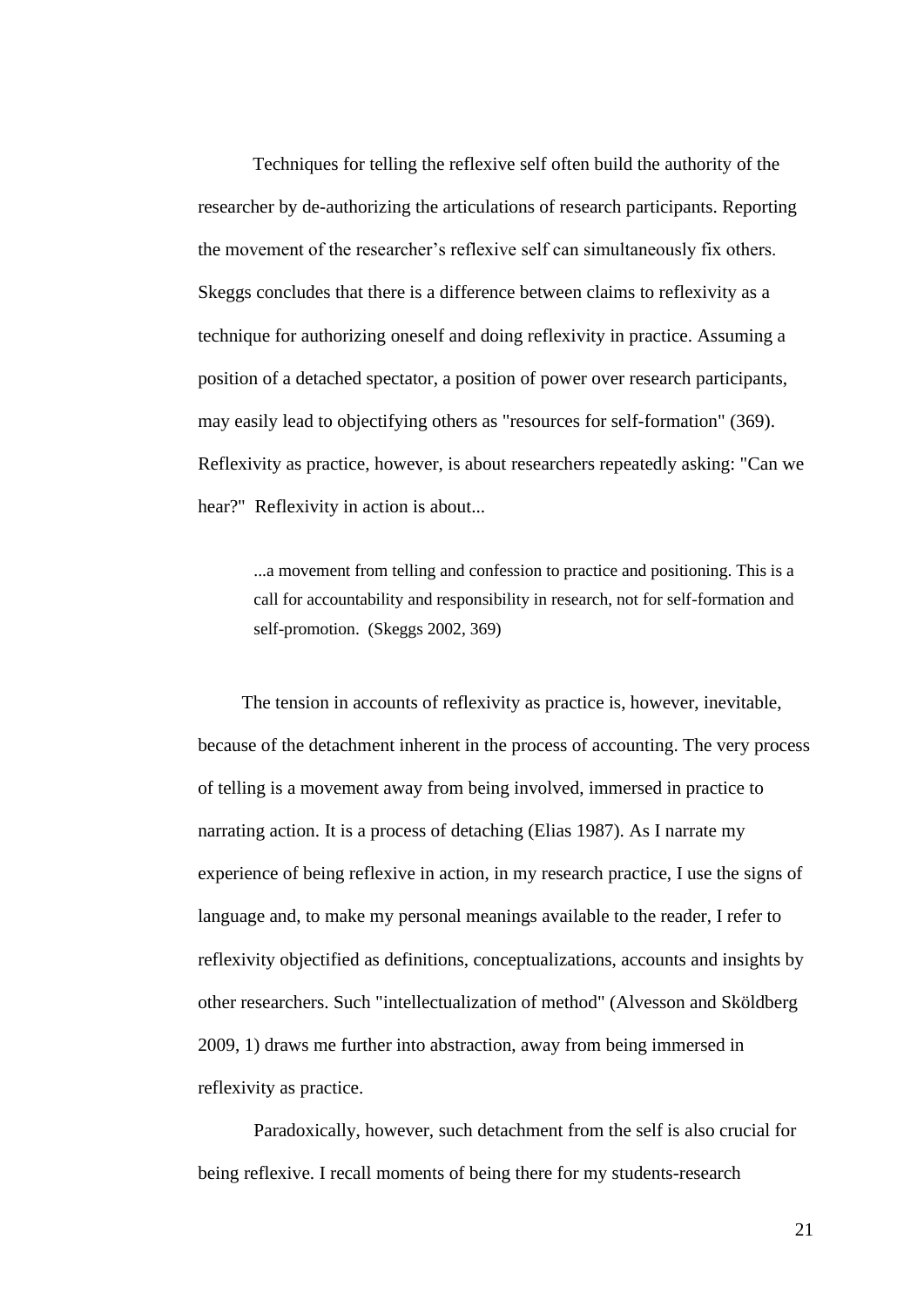participants, being attentive to, and respectful of the learning journeys narrated in class and their reflective portfolios and simultaneously being aware of who I am in terms of my "position," "investment," "habitus," "history," and "politics" (Skeggs 2002, 368). In these moments I experienced being reflexive; a teacherresearcher in an interdependent relationship with students, where the 'I' cannot exist without the 'we' and power is mutual.

## **Conclusion: constructing possible alternative futures**

This paper has sought to highlight the importance of reflexivity in teaching and qualitative research. Engaging with empirical material at four levels of interpretation illuminates the problematic nature of both. Whilst the above discussions problematize the post/modern practices of reflection and reflexivity and trace their historical roots, my concluding thoughts turn to possible futures by asking: 'What would happen, if...?' To overcome the tendency to look back, inherent in reflexivity, a reflexive researcher-teacher needs to also engage in considerations which attempt "to bridge where we are and where we might end up" (Cherryholmes 1999, 3). Where we might end up, if unreflective/unreflexive modes of teaching and learning continue to be practiced, is a "learning society" whose citizens have been educated to submission rather than freedom. Biggs's (1996, 2003) framework for constructive alignment may be a helpful technique for designing the curriculum, as a technical starting point rather than a prescription for the complete process. The metaphors chosen by Biggs imply the latter:

The key is that the components in the teaching system, especially the teaching methods used and the assessment tasks, are aligned with the learning activities assumed in the intended outcomes. The learner is in a sense 'trapped', and finds it difficult to escape without learning what he or she is intended to learn.(Biggs 2003)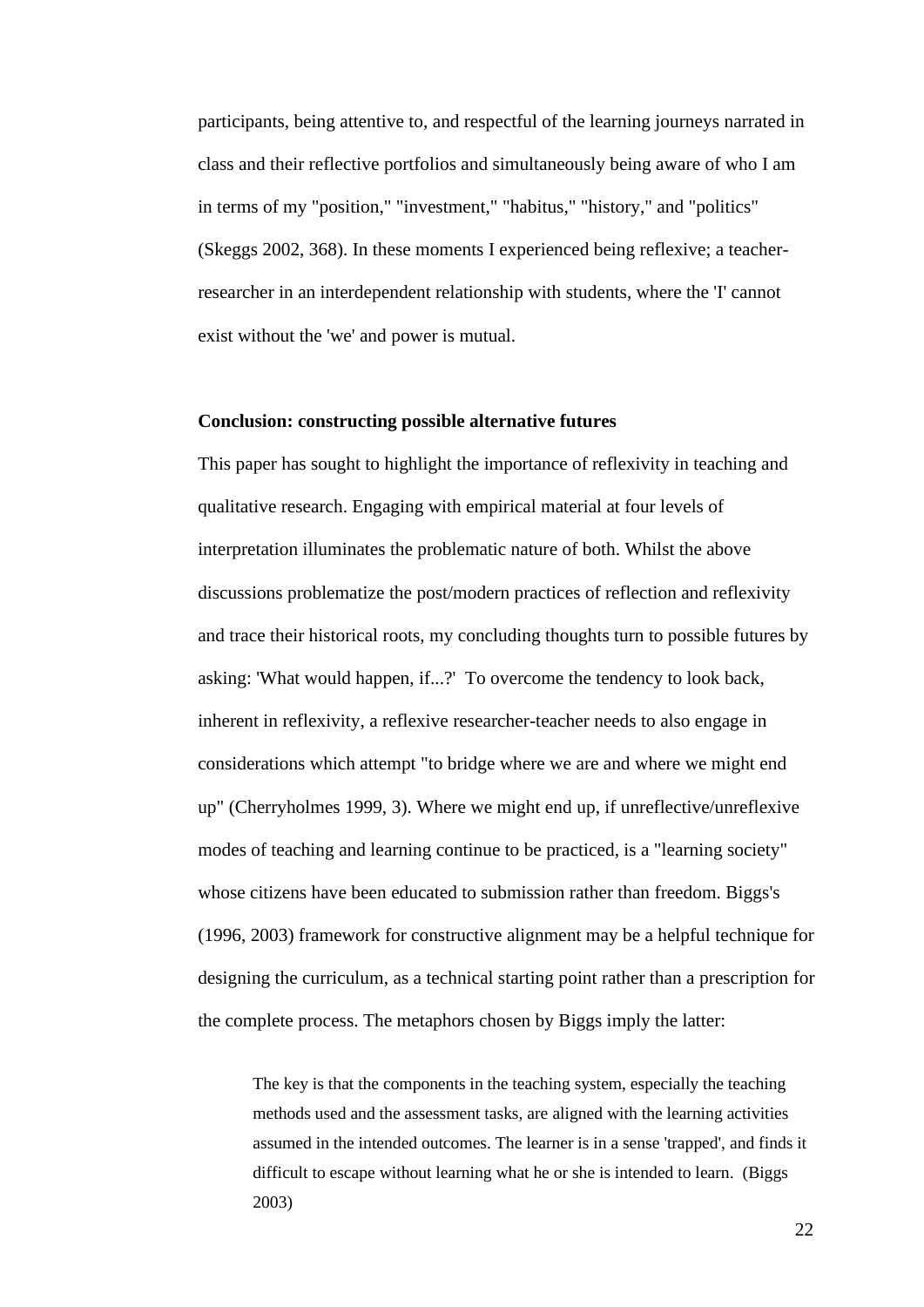The use of passive voice in relation to the learner, who "is intended to learn" a set of outcomes, introduces external, enforced intentionality which denies students their agency. Outcomes-based education is equivalent to conceiving the "development of mind as an outcome", argues Barnett; it is a "hopelessly limited way of construing higher education" (1994, 81). Interpreting Biggs's framework from multiple theoretical perspectives begs further questions about the "intended outcomes": Whose intentionality do they promote? Whose interests are these intentions meant to serve? On whose authority? And what would happen if the 'reflective student' discarded the step-by-step recipes for success endorsed by the learning society? What if the 'reflective practitioner' resisted the prevailing political perspectives and reductionist approaches to knowledge they promote? What would emerge from a recognition that the nature of knowledge, language and thought presupposes social, rather than individual processes of learning, working and living (Elias 1991)?

As Harré and Gillett (1994) point out, constructing possible alternative futures starts as a discursive action. This argument calls for a recognition that what is communicated to students in the process of education may construct particular versions of the world for them to know and accept. Consequently, the main task of education would be to create opportunities for students to explore diverse perspectives, discourses and universes of meaning:

One needs to live, to visit, to know intimately more than one such universe to spy out human invention behind any universe's imposing and apparently indomitable structure...(Bauman 2005, 1092)

The "indomitable structure" of privileged, expert meanings becoming the dominant reality needs to be critically examined and contested, if the current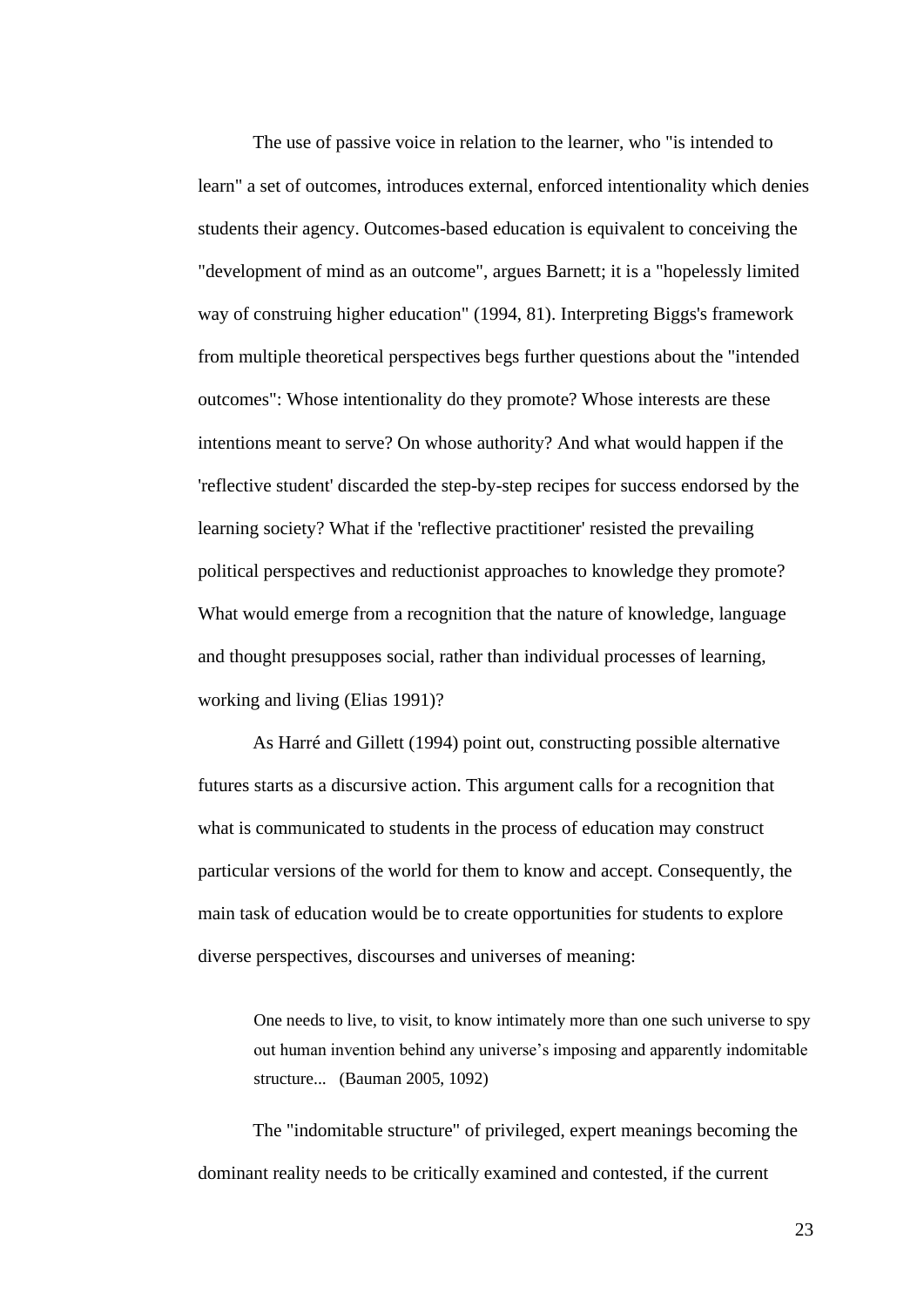advance of "expertocracy" is to be arrested. Alvesson and Sköldberg's (2009) invitation to visit the universes of grounded theory, hermeneutics, critical theory and postmodernism can be, therefore, viewed as open to all: the educator, researcher and student. It is an invitation to engage in a reflexive practice which seeks to "intimately know" these universes, to become involved but not "trapped" in their systems of meaning, always remaining free to detach.

#### **References**

Alvesson, Matts, and Kaj Sköldberg. 2009. *Reflexive Methodology: New Vistas for Qualitative Research*. 2nd ed. London: Sage Publications.

Ball, Stephen J. 1995. "Intellectuals of Technicians? The Urgent Role of Theory in Educational Studies." *British Journal of Educational Studies* 43 (3): 255-271. doi: 10.1080/00071005.1995.9974036.

Ball, Stephen J. 2012. *Global Education Inc.: New policy networks and the neo-liberal imaginary*. London and New York: Routledge.

Barnett, Ronald. 1997. *Higher Education: A Critical Business*. Buckingham: SRHE and Open University Press.

Barnett, Ronald. 1994. *The Limits of Competence: Knowledge, Higher Education and Society*. Buckingham: SRHE and Open University Press.

Bauman, Zygmunt. 2005. "Afterthought: On Writing; On Writing Sociology." Chap. 43 in *The Sage Handbook of Qualitative Research,* edited by Norman K. Denzin and Yvonna S. Lincoln. 3rd ed., 191-215. Thousand Oaks: Sage Publications.

Biggs, John. 1996. "Enhancing teaching through constructive alignment." *Higher Education* 32 (3): 347-364. doi: 10.1007/BF00138871.

Biggs, John. 2003. *Aligning teaching for constructing learning*. Accessed 2 September 2012.

http://www.heacademy.ac.uk/resources/detail/resource\_database/id477\_aligning\_teaching \_for\_constructing\_learning.

Bleakley, Alan. 1999. "From Reflective Practice to Holistic Reflexivity." *Studies in Higher Education* 24 (3): 315-330. doi: [10.1080/03075079912331379925.](http://dx.doi.org/10.1080/03075079912331379925)

Bleakley, Alan. 2000. "Writing With Invisible Ink: narrative, confessionalism and reflective practice." *Reflective Practice* 1 (1): 11-24. doi: 10.1080/713693130.

Boler, Megan. 2008. "The politics of making claims: challenges of qualitative, web-based research." Chap. 1 in *The Methodological Dilemma: Creative, collaborative approaches to qualitative research*, edited by Kathleen Gallagher, 11-33. Oxon: Routledge.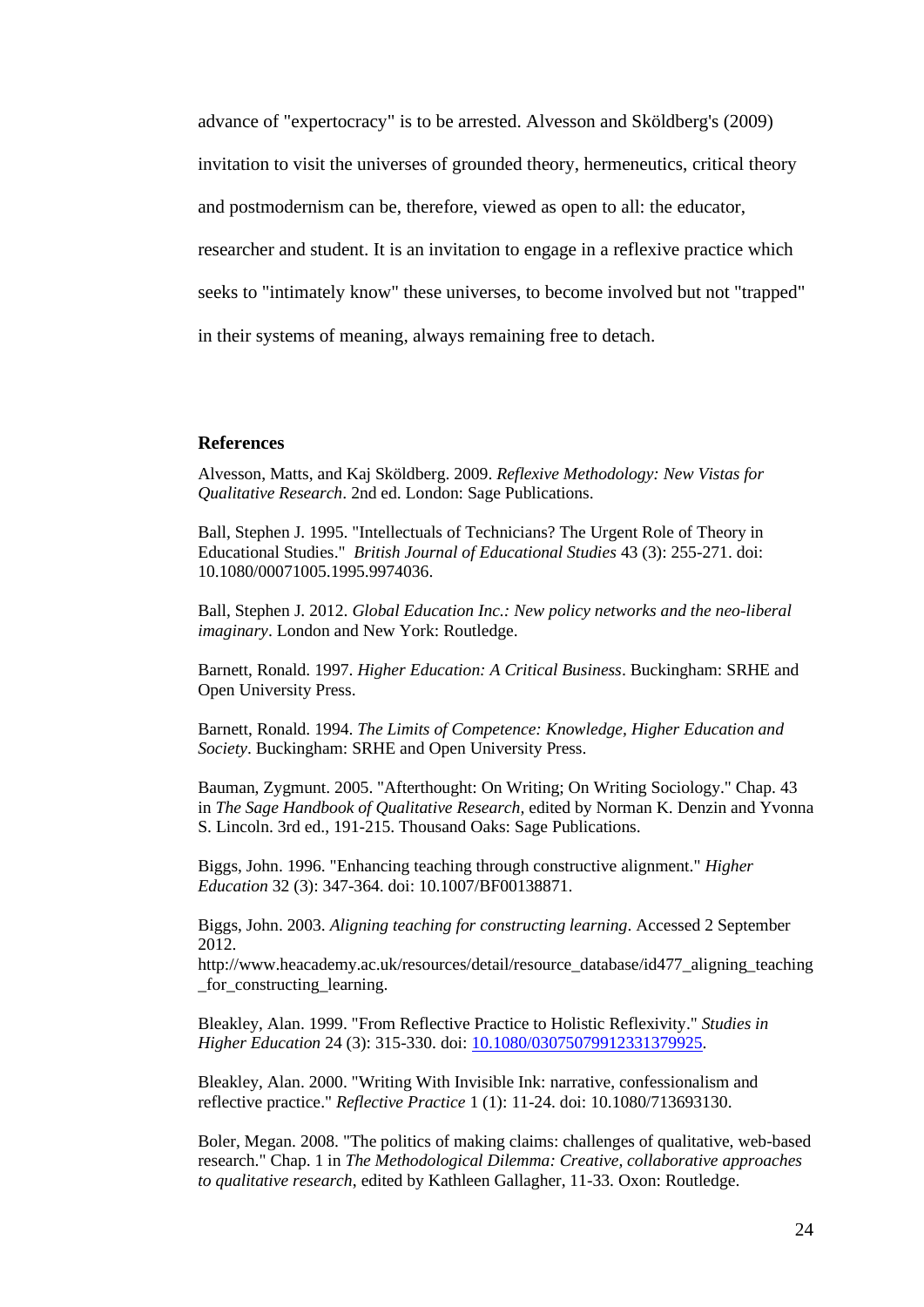Britzman, Deborah P. 1998. *Lost Subjects, Contested Objects: Toward a Psychoanalytic Inquiry of Learning*. New York: Suny.

Britzman, Deborah P. 2003. *After-Education: Anna Freud, Melanie Klein, and Psychoanalytic Histories of Learning*. Albany: State University of New York Press.

Burr, Vivien. 2003. *Social Constructionism*, 2nd ed. Hove: Routledge.

Cherryholmes, Cleo H. 1999. *Reading Pragmatism*. New York: Teachers College Press.

Cowan, John, Judith W. George, and Andreia Pinheiro-Torres. 2004. "Alignment of developments in higher education." *Higher Education* 48 (4): 439-459. doi: 10.1023/B:HIGH.0000046722.64326.dc.

Dearing, Ron. 1997. *Higher Education and the Learning Society*. London: Stationery Office.

Dewey, John. 1910. *HOW WE THINK*. Boston: D C Heath and Company.

Dewey, John. 1916. *Democracy and Education*. Accessed 5 August 2012. <http://www.ilt.columbia.edu/publications/dewey.html>.

Ecclestone, Kathryn. 1996. "The reflective practitioner: mantra or a model for emancipation?" *Studies in the Education of Adults* 28 (2): 148-160.

Edwards, Richard, and Katherine Nicoll. 2006. "Expertise, competence and reflection in the rhetoric of professional development." *British Educational Research Journal* 32 (1): 115-131. doi: 10.1080/01411920500402052.

Elias, Norbert. 1978. *What is Sociology?* Great Britain: Hutchinson & Co (Publishers) Ltd.

Elias, Norbert. 1987. *Involvement and Detachment*. London: Blackwell.

Elias, Norbert. 1991. *The Symbol Theory*. London: Sage Publications Ltd.

Elliott, Anthony, and Charles Lemert. 2006. *The new individualism: the emotional costs of globalization*. London: Routledge.

Foucault, Michel. 1970. *The Order of Things: an archaeology of the human sciences*.London: Tavistock.

Foucault, Michel. 1977. *Discipline and Punish: the birth of the prison*. London: Allen Lane.

Gadamer, Hans-Georg. 2004. *Truth and Method.* 2nd ed. London: Continuum.

Giddens, Anthony. 1991. *Modernity and Self-Identity: Self and Society in the Late Modern Age.* Cambridge: Polity Press.

Glaser, Barney G., and Anselm L Strauss. 1967. *The Discovery of Grounded Theory: Strategies for Qualitative Research*. Chicago: Aldine.

Grace, Gerald. 1998. "Critical Policy Scholarship: Reflections on the Integrity of Knowledge and Research." Chap. 13 in *Being Reflexive in Critical Educational and*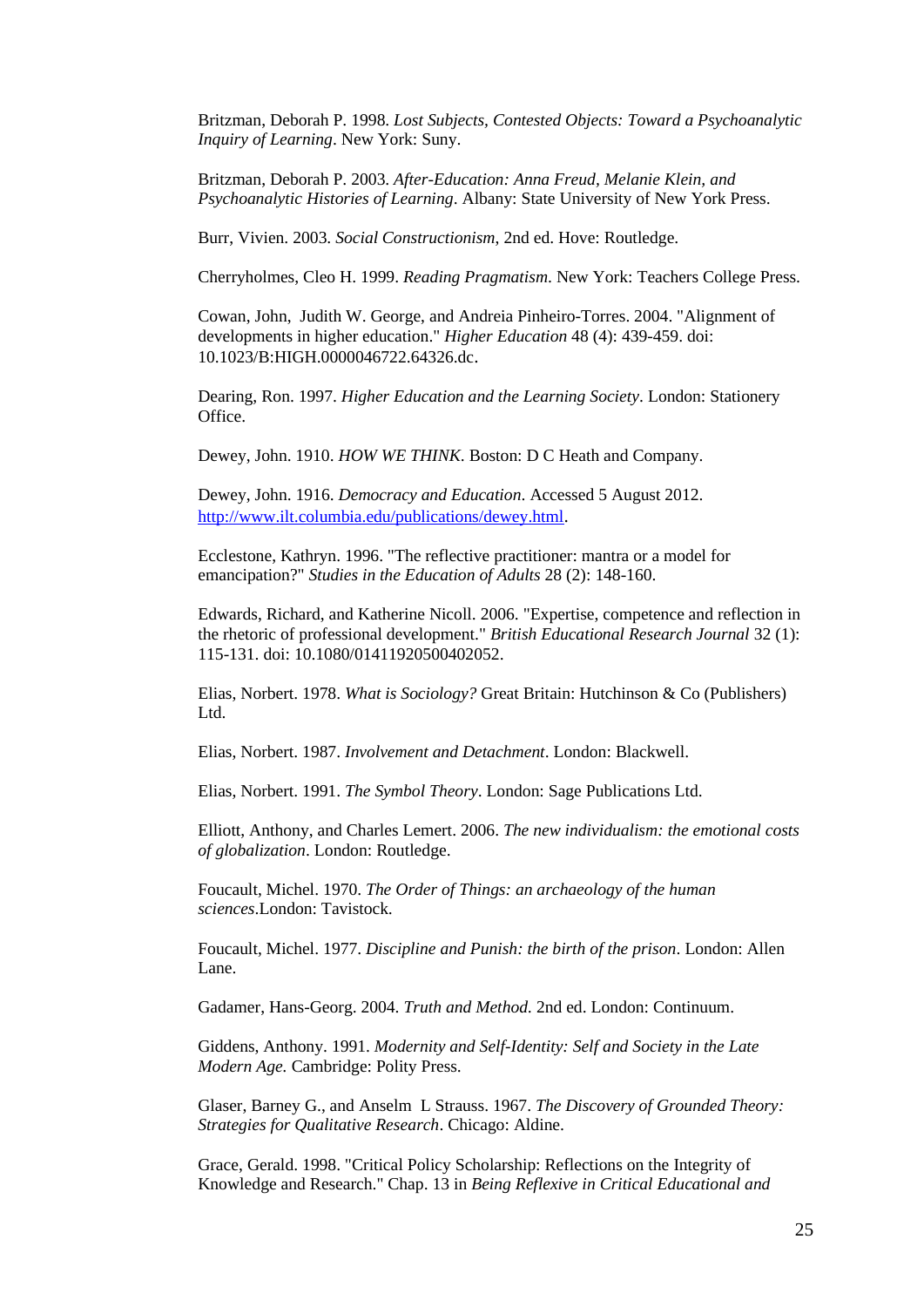*Social Research,* edited by Geoffrey Shacklock and John Smyth, 202-217. London: RoutledgeFalmer.

Guba, Egon G., and Yvonna S. Lincoln. 2005. "Paradigmatic Controversies, Contradictions and Emerging Confluences." Chap. 8 in *The Sage Handbook of Qualitative Research*, edited by Norman K. Denzin and Yvonna S. Lincoln. 3rd ed., 191- 215. Thousand Oaks: Sage Publications.

Harré, Rom, and Grant Gillett. 1994. *The Discursive Mind*. Thousand Oaks: Sage.

Hawthorne, Nathaniel. 1992. *The Scarlet Letter*. Ware: Wordsworth Editions Limited.

Hussey, Trevor, and Patrick Smith. 2003. "The Uses of Learning Outcomes." *Teaching in Higher Education* 8 (3): 357-368. doi: 10.1080/13562510309399.

Jung, Carl G., ed. 1964. *Man and his Symbols*. London: Aldus Books Limited.

Jung, Carl G. 1971. "The Spiritual Problem of Modern Man." Chap. 12 in *The Portable Jung*, edited by Joseph Campbell. Harmondsworth: Penguin Books.

Kelly, Albert V. 2004. *The Curriculum: theory and practice*. London: Sage Publications.

Knight, Peter T. 2001. "Complexity and Curriculum: a process approach to curriculummaking." *Teaching in Higher Education* 6 (3): 369-381. doi: 10.1080/13562510120061223.

Kolb, David A. 1984. *Experiential Learning: experience as the source of learning and development.* New Jersey: Prentice-Hall.

Marcuse, Herbert. 2002. *One-Dimensional Man: Studies in the ideology of advanced industrial society*. London and New York: Routledge Classics.

MacLure, Maggie. 2003. *Discourse in Educational and Social Research*. Maidenhead: Open University Press.

Moon, Jennifer A. 2004. *A Handbook of Reflective and Experiential Learning: Theory and Practice*. London: RoutledgeFalmer.

Moore, Alex. 2004. *The good teacher: Dominant discourses in teaching and teacher education*. London: Routledge.

Pedler, Mark, John Burgoyne, and Tom Boydell. 2003. *A Manager's Guide to Leadership.* Maidenhead: McGraw-Hill.

Pollard, Andrew, ed. 2002. *Readings for Reflective Teaching*. London: Continuum.

Quality Assurance Agency (QAA) 2008. *The framework for higher education qualifications in England, Wales and Northern Ireland*. Accessed 3 August 2010. http://www.qaa.ac.uk/Publications/InformationAndGuidance/Pages/The-framework-forhigher-education-qualifications-in-England-Wales-and-Northern-Ireland.aspx.

Qualifications and Curriculum Agency (QCA) 2007. *Personal, learning and thinking skills*. Accessed 27 June 2013. http://webarchive.nationalarchives.gov.uk/20091212080722/http://curriculum.qcda.gov.u k/key-stages-3-and-4/skills/plts/index.aspx.